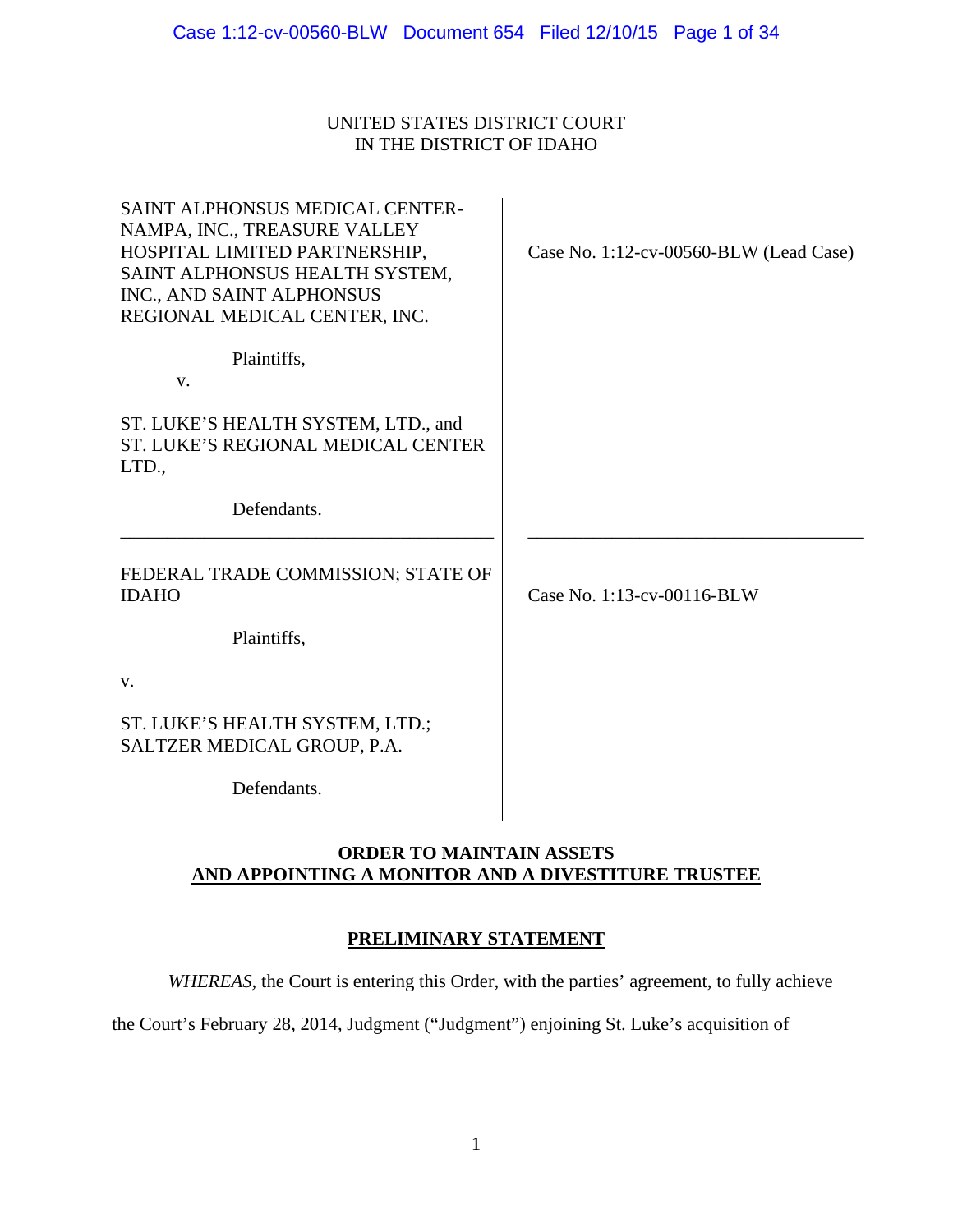#### Case 1:12-cv-00560-BLW Document 654 Filed 12/10/15 Page 2 of 34

Saltzer and requiring St. Luke's to "divest itself of Saltzer's physicians and assets and take any further action needed to unwind the Acquisition."

*WHEREAS,* the Court finds it appropriate to appoint a Monitor to monitor the asset maintenance requirements of this Order pending the divestiture of the Saltzer Assets and Business.

*WHEREAS,* the Court finds it appropriate to appoint a Trustee to accomplish the divestiture of the Saltzer Assets and Business as provided herein, so that the Saltzer Assets and Business will be operated as a viable, independent medical practice that will restore competition in the market for adult primary care physician services sold to commercially insured patients in Nampa, Idaho.

*WHEREAS,* the Court retains the authority to oversee and approve all aspects of the implementation of this Order including, but not limited to, hearing any issues raised by the Plaintiffs or Defendants concerning the Monitor, the Trustee, the divestiture process, the asset maintenance, and retaining the ultimate authority to interpret the Judgment and approve the divestiture, in whatever form, as proposed by the Trustee.

*WHEREAS*, the purpose of the Judgment and this Order is to remedy the likely lessening of competition resulting from St. Luke's acquisition of Saltzer, as found by this Court, and to restore the competitive intensity of Saltzer as a viable, independent competitor in the market for adult primary care physician services sold to commercially insured patients in Nampa, Idaho.

*WHEREAS,* this Order shall be interpreted broadly so as to fully achieve the requirements and purpose of the Judgment.

*THEREFORE,* in light of the stipulation of the parties and the Court otherwise being advised in the premises, and in consideration of the Court's review, it is hereby ORDERED: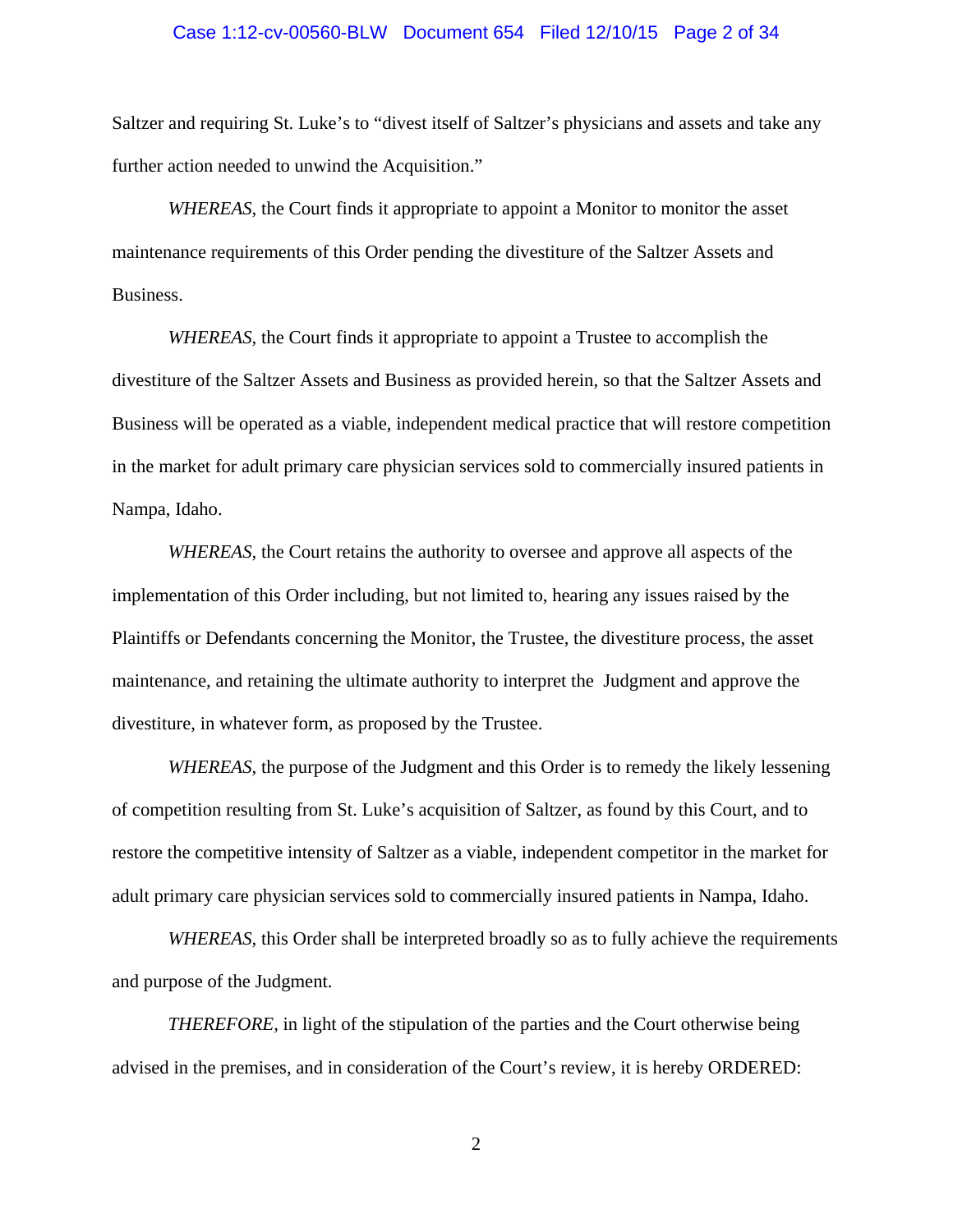### **I. ASSET MAINTENANCE**

Until the divestiture is completed as required by the Judgment, and pursuant to this Order, and any further orders of the Court:

- A. St. Luke's and Saltzer shall fully and completely maintain the economic viability and marketability of the Saltzer Assets and Business, and SIHP. Among other things, and without limitation, St. Luke's and Saltzer shall:
	- 1. Maintain all clinical services and Saltzer Physicians, Orthopedic Surgeons, and Designated Employees in their current employment status and location; *PROVIDED, HOWEVER,* that changes in personnel status, positions, and location, or new agreements with such personnel, and the Saltzer Assets and Business, in general, may be approved by the Monitor and the Government Plaintiffs, as requested by Defendants;
	- 2. Not discourage any Saltzer Physician, Orthopedic Surgeon, or Designated Employee from continuing at Saltzer, or encourage them to seek employment at St. Luke's;
	- 3. Provide continuing support for all service lines in which such personnel in Paragraph I.A.2 were engaged;
	- 4. Not advocate or predict a Saltzer transition to a primary care focused model (and shall inform Saltzer personnel that any previous plans to transition to a primary care focused model are no longer in effect);
	- 5. Not eliminate, transfer, consolidate, or reduce clinical services, equipment or facilities, and shall, without limitation, maintain office space, and imaging services and any other assets or businesses transferred or controlled by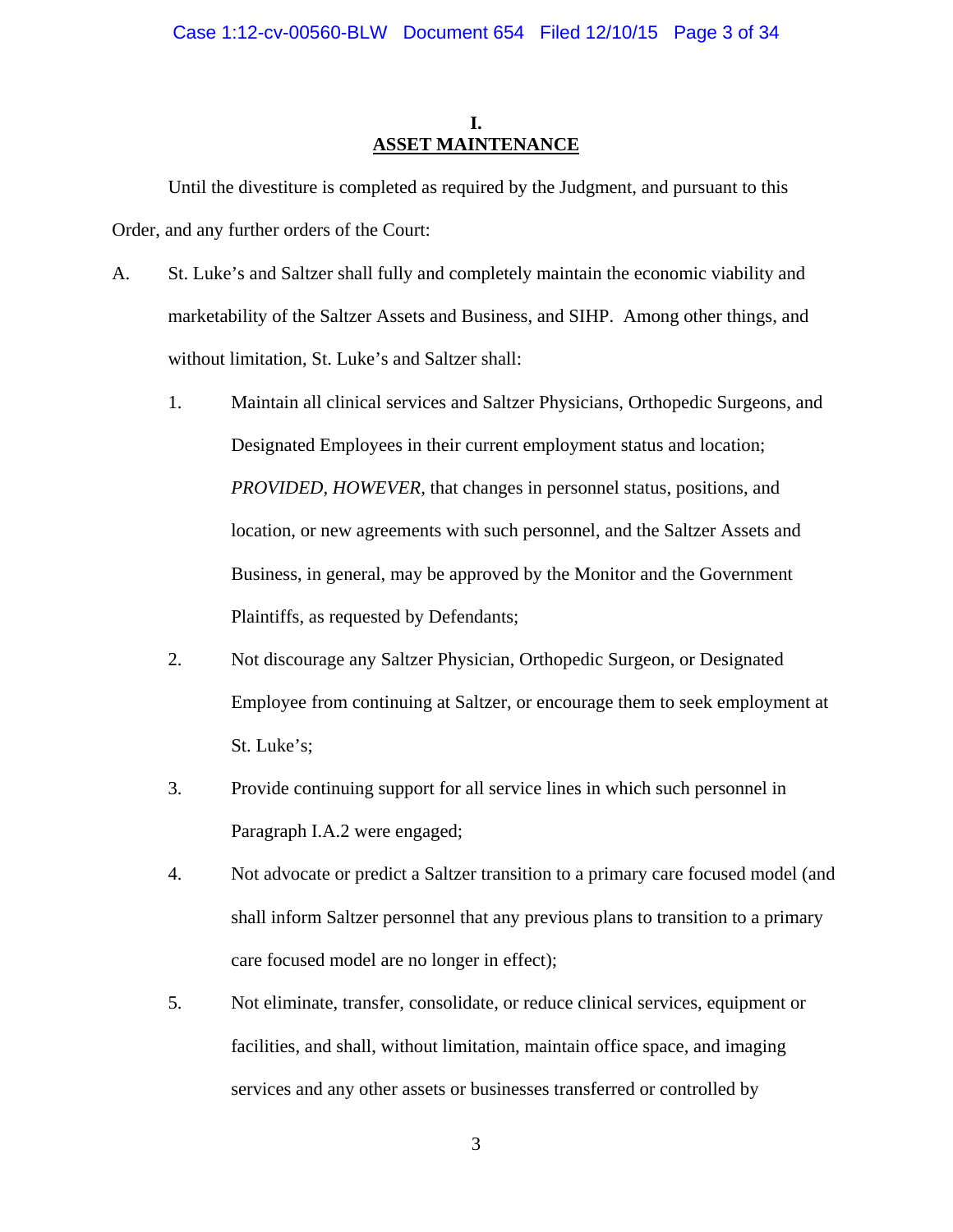Defendants since the Acquisition Date; *PROVIDED, HOWEVER,* that changes in personnel status, positions, and location, and the Saltzer Assets and Business, in general, may be approved by the Monitor and the Government Plaintiffs, as requested by Defendants; and

- 6. Allow SIHP and Saltzer to operate separately, apart, and independently of St. Luke's other businesses and assets, and shall vest SIHP and Saltzer with all rights, powers, and authority necessary to conduct business in a manner consistent with this Order. *PROVIDED, HOWEVER,* that St. Luke's shall be allowed to, and may, pursuant to this Order, be required to, provide Maintenance Services to SIHP and Saltzer.
- B. Defendants shall not take any actions that might risk the loss of competitive potential, viability or marketability of the Saltzer Assets and Business, or SIHP, and shall take all actions necessary or appropriate to prevent the destruction, removal, wasting, deterioration, or impairment of any of the assets, relationships or goodwill related to the Saltzer Assets and Business and SIHP. In particular, and without limitation, St. Luke's shall provide sufficient financial assistance to maintain the competitiveness and viability of Saltzer Assets and Business and SIHP as reasonably determined by the Monitor subject to approval by the Court.
- C. St. Luke's, and Saltzer shall not:
	- 1. Sell, transfer, encumber, or otherwise impair the Saltzer Assets and Business or SIHP (other than in the manner prescribed by an order of this Court) nor take any action that lessens the full economic viability, marketability, or competitiveness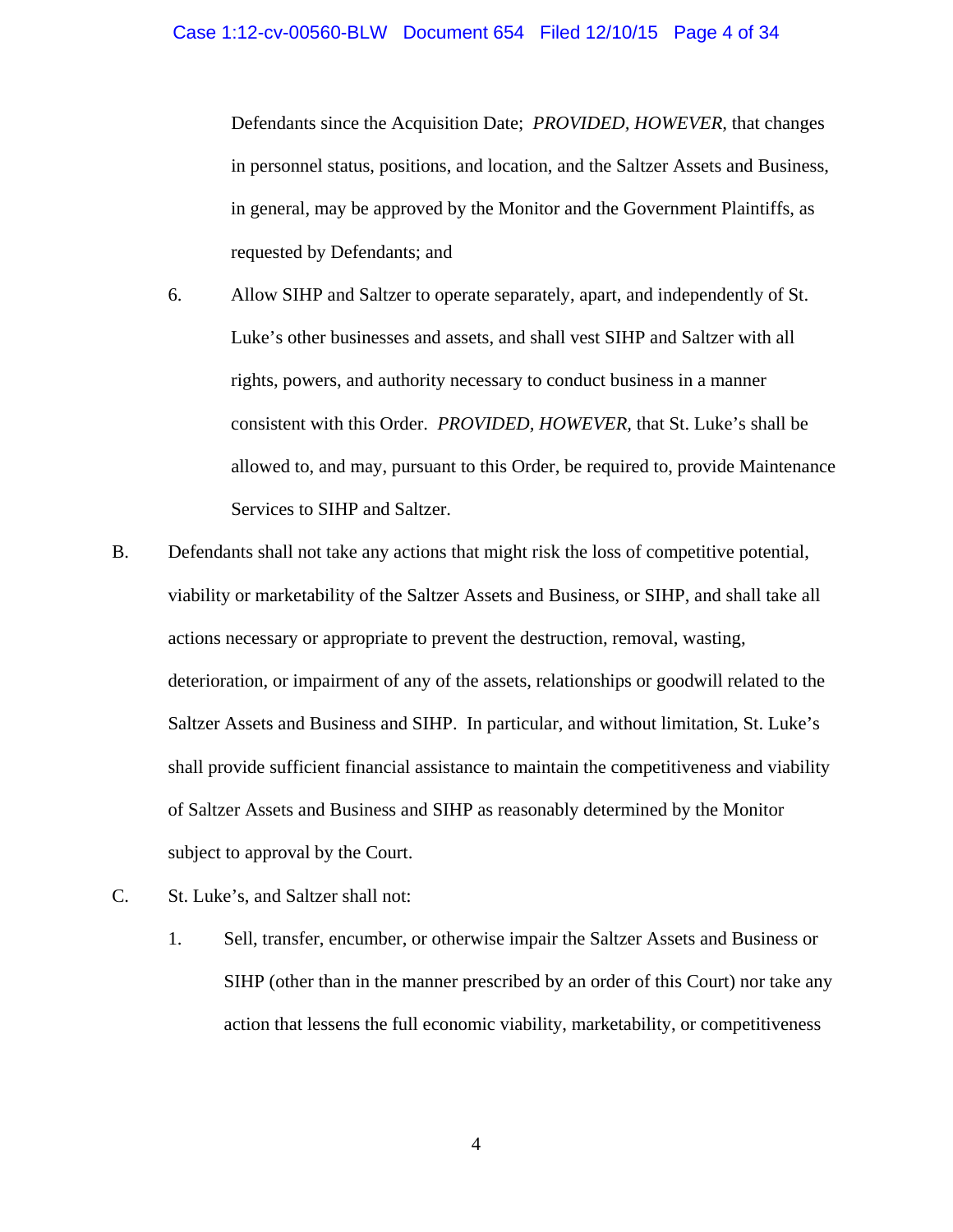of the Saltzer Assets and Business or SIHP. *PROVIDED, HOWEVER,* Saltzer may add Saltzer Assets and Business to SIHP after the date of this Order;

- 2. Reduce the level of any financial assistance that has been provided to the Saltzer Assets and Business and SIHP since the Acquisition;
- 3. Terminate, or cause or allow termination of any contract between any Payor and Saltzer, or St. Luke's, involving any Saltzer Medical Professional or Saltzer Physician, *PROVIDED, HOWEVER,* SIHP or Saltzer may make new contracts between Payors and SIHP or Saltzer on a basis that is separate and independent from St. Luke's including, but not limited to, contracts that allow non-exclusive participation in St. Luke's network, if approved by the Monitor in consultation with the Government Plaintiffs;
- 4. Enter any contract that is exclusive or that otherwise irrevocably would bind any Saltzer Asset or Business beyond the time when the divestiture occurs, except with the approval of the Monitor in consultation with the Government Plaintiffs; or
- 5. Take any action that might create a material change in the operations of any Saltzer Asset or Business, or of SIHP, except with the approval of the Monitor in consultation with the Government Plaintiffs.

*PROVIDED, HOWEVER*, that, subject to III.B.5. and III.B.6., nothing in this Order shall (i) require St. Luke's to terminate any Saltzer Physician Individual Contract, (ii) prohibit St. Luke's from extending any Saltzer Physician Individual Contract so long as St. Luke's or Saltzer give prior notice to the Monitor and Trustee of such extensions, or (iii) require St. Lukes' to terminate any Current Recruitment Agreement.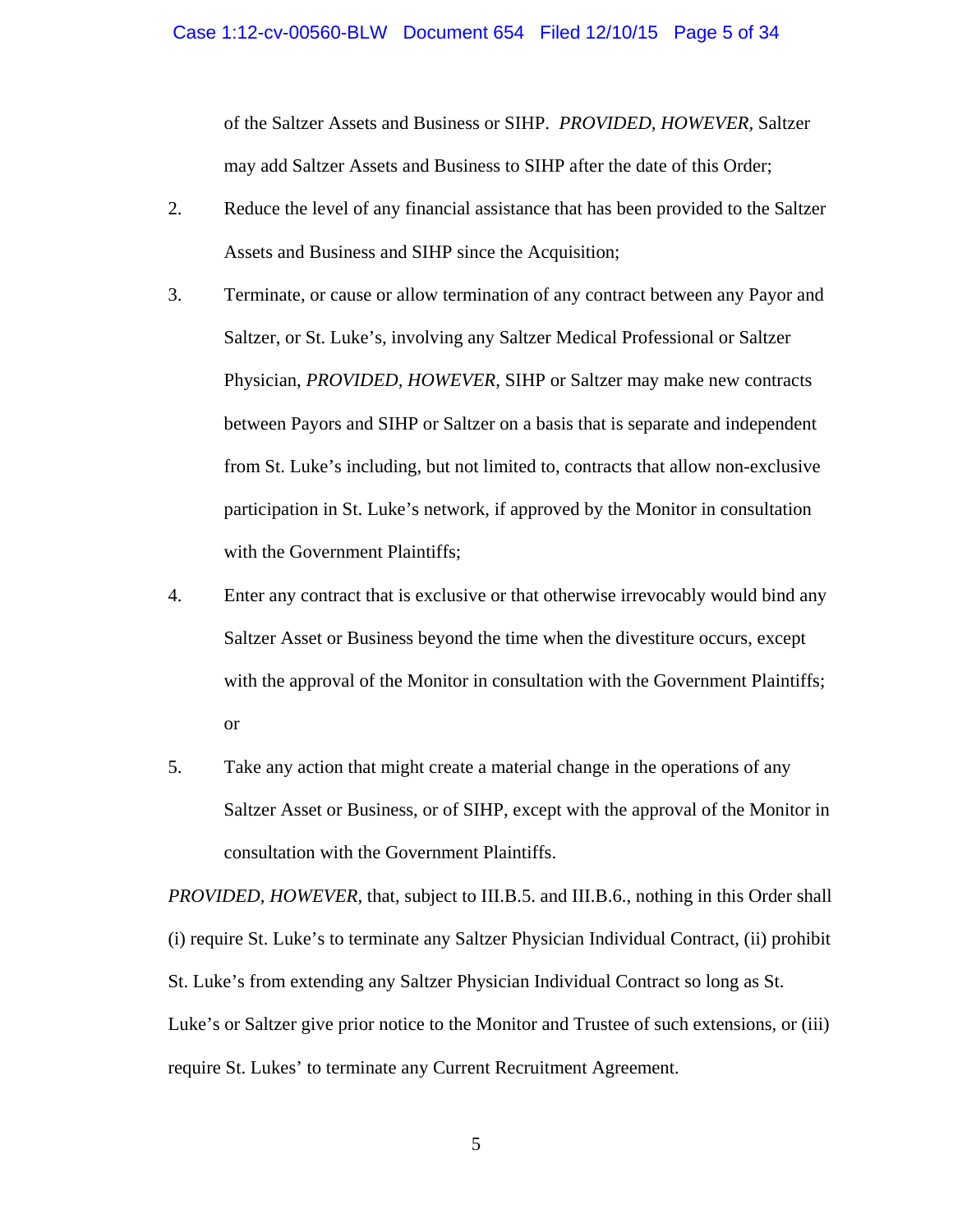D. Except as otherwise limited by this Order, and under the review of the Monitor, until the divestiture approved by the Court is complete, Saltzer may operate as an independent medical group with control over the Saltzer Assets and Business, and St. Luke's shall maintain the economic viability and marketability of the Saltzer Assets and Business.

### **II. MONITOR AND TRUSTEE APPOINTMENT**

- A. Pursuant to the agreement between St. Luke's and R. Shermer & Company, R. Shermer & Company, with Mr. Richard Shermer as primary contact, is appointed as the Asset Maintenance Monitor ("Monitor") to monitor the asset maintenance requirements of this Order.
- B. Pursuant to the agreement between St. Luke's and Cain Brothers, Cain Brothers, with Mr. James Moloney as primary contact, is appointed as Divestiture Trustee ("Trustee") and to effectuate the divestiture, as promptly as reasonably possible, of the Saltzer Assets and Business and to make such other arrangements as appropriate, in compliance with the terms of this Order, to achieve the requirements and purpose of the Judgment and this Order.
- C. The Monitor and the Trustee shall perform their duties according to the terms of this Order and under the day-to-day direction of the Government Plaintiffs, as provided herein and pursuant to the agreement entered between the Monitor and Trustee and St. Luke's. St. Luke's and Saltzer shall transfer and provide to the Monitor and the Trustee all rights and powers reasonably necessary or desirable to permit the Monitor and Trustee to effect the powers, duties, authority, and responsibilities enumerated herein.
- D. The Monitor and the Trustee: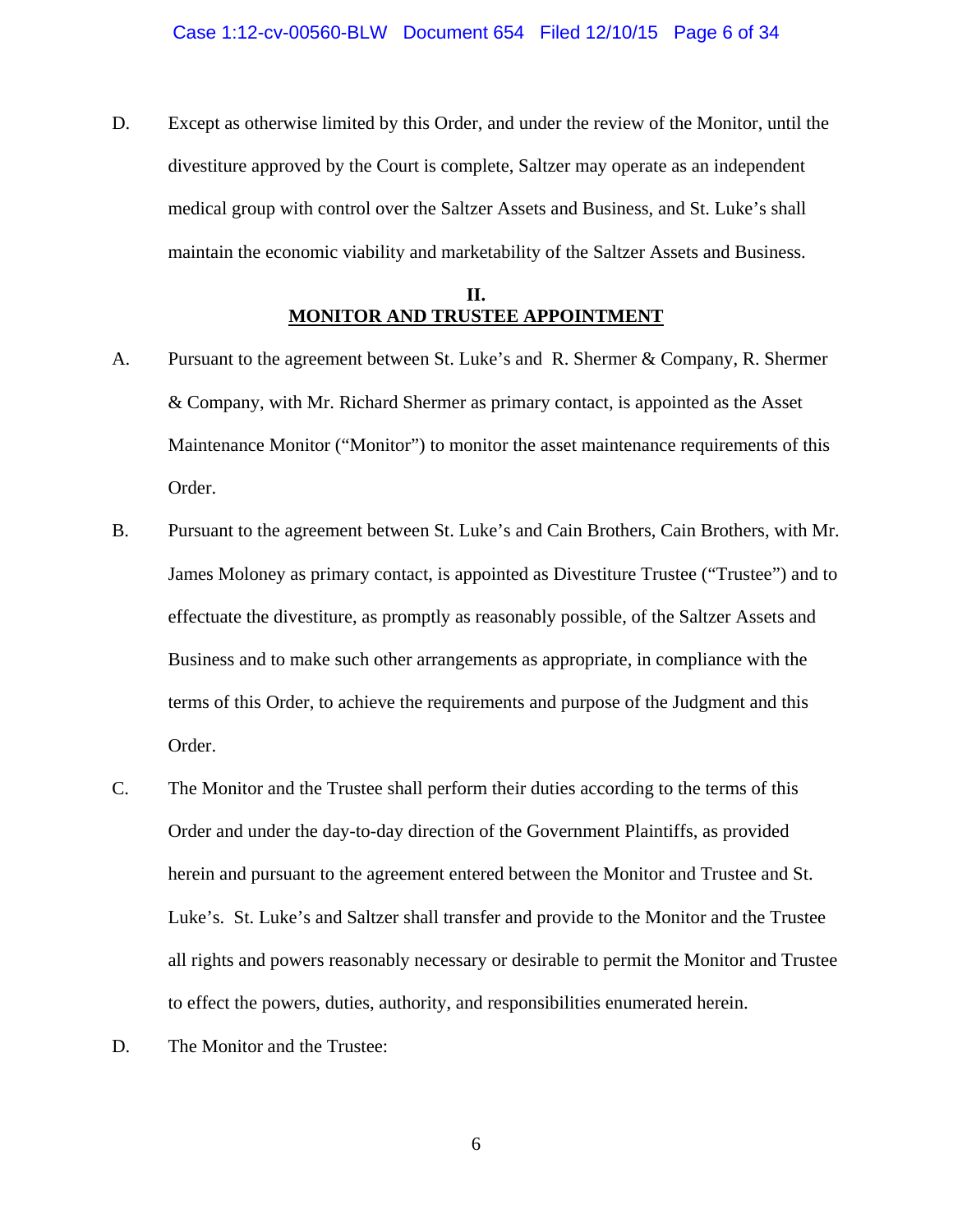1. Shall work together, communicate regularly, and share information as needed, to minimize duplicative gathering of information from St. Luke's, Saltzer, any Saltzer Physician, Saltzer Medical Professional, Designated Employee, or Orthopedic Surgeon.

2. Shall, subject to any demonstrated legally recognized privilege and as necessary or desirable to perform their duties hereunder, have full and complete access to the personnel, books, records, and facilities of St. Luke's, related to the Saltzer Assets and Business, and of Saltzer, and to any other relevant information, as the Monitor and the Trustee may request. St. Luke's, and Saltzer shall develop such financial or other information as the Monitor and the Trustee may request and shall fully, completely and promptly cooperate with the Monitor and the Trustee. The Monitor and the Trustee and/or Government Plaintiffs may raise with the Court any issues relating to any failure of or delay in such cooperation for an expedited resolution by the Court.

3. Shall serve, without bond or other security, at the cost and expense of St. Luke's, with the Monitor's and the Trustee's fees subject to final approval by the Court. The Monitor and the Trustee shall have the authority to employ, in consultation with the Government Plaintiffs and with notification to Defendants, at the cost and expense of St. Luke's, such consultants, accountants, attorneys, investment bankers, business brokers, appraisers, and other representatives and assistants as are necessary to carry out the Monitor's and the Trustee's duties and responsibilities. The Government Plaintiffs shall review the Monitor's and the Trustee's proposed expenses for persons retained by the Monitor and the Trustee,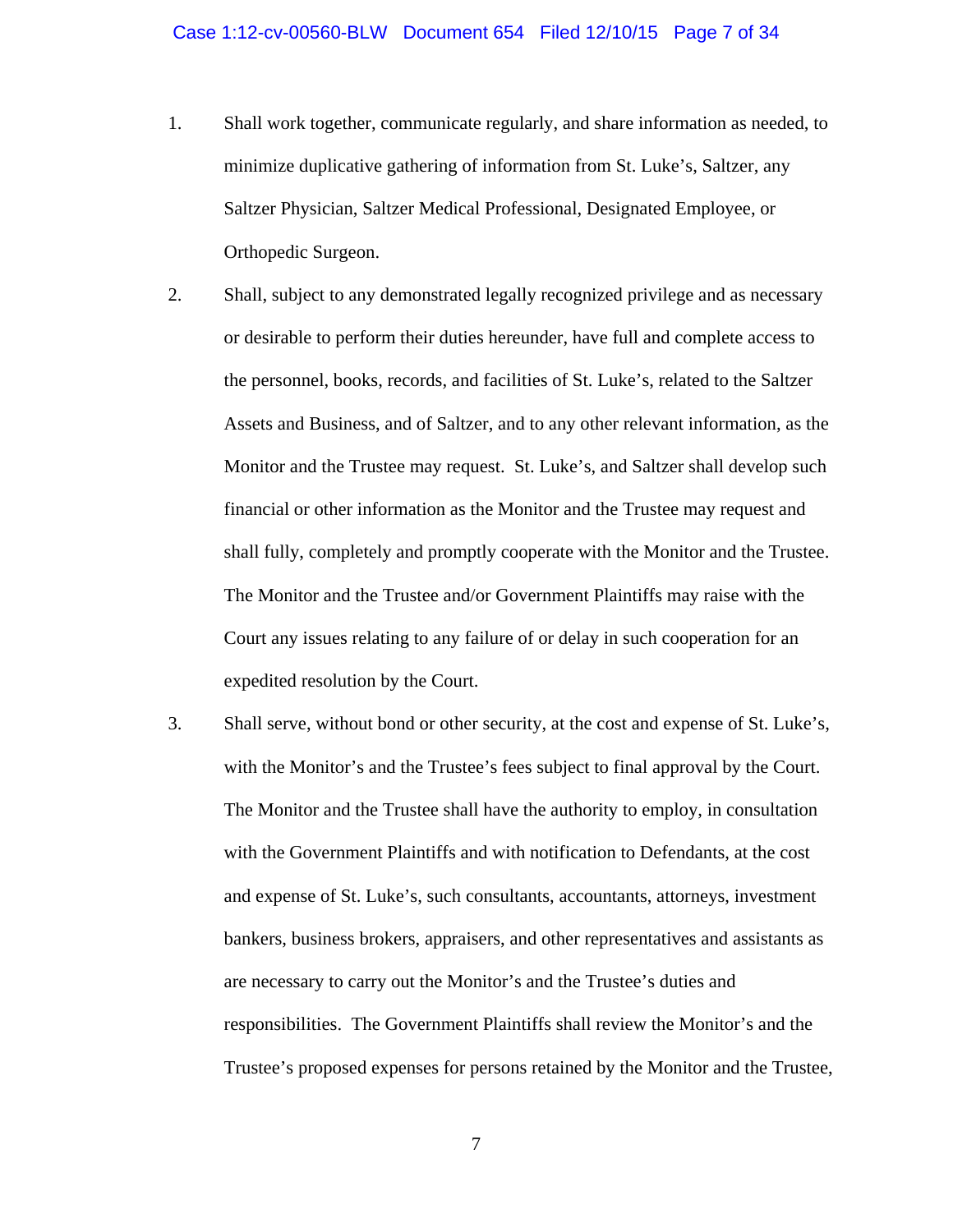#### Case 1:12-cv-00560-BLW Document 654 Filed 12/10/15 Page 8 of 34

as necessary given the obligations of the Monitor and the Trustee in this Order. The Trustee shall serve until completion of the required divestiture and the Monitor shall serve until the completion of any transitional agreements. The Trustee shall account for all monies derived from the divestiture and all expenses incurred by the Trustee or at the direction of the Trustee. After approval by the Government Plaintiffs, and final approval by the Court, of the account of the Monitor and the Trustee, including fees for the Monitor's and the Trustee's services, all remaining monies shall be paid at the direction of St. Luke's, and the Monitor's and the Trustee's powers shall be terminated.

- 4. Shall have no obligation or authority to operate the Saltzer Assets and Business or SIHP;
- 5. Shall report in writing to the parties and the Court, subject to the provisions of any protective order issued in this matter, every thirty (30) days, concerning among other things, the Trustee's efforts to accomplish the divestiture, and St. Luke's and Saltzer's compliance with the Order. Additionally, the Monitor and the Trustee shall, at any other times the Monitor or the Trustee deem appropriate, report to the Government Plaintiffs if St. Luke's or Saltzer is or may be violating any provision of the Order including, but not limited to, the asset maintenance provisions in Paragraph I of this Order. Elements of such reports may be submitted under seal and as Attorneys' Eyes Only pursuant to the terms of the Protective Order. The Court may, in response to such reports, provide such further direction to the Monitor and the Trustee as it deems appropriate;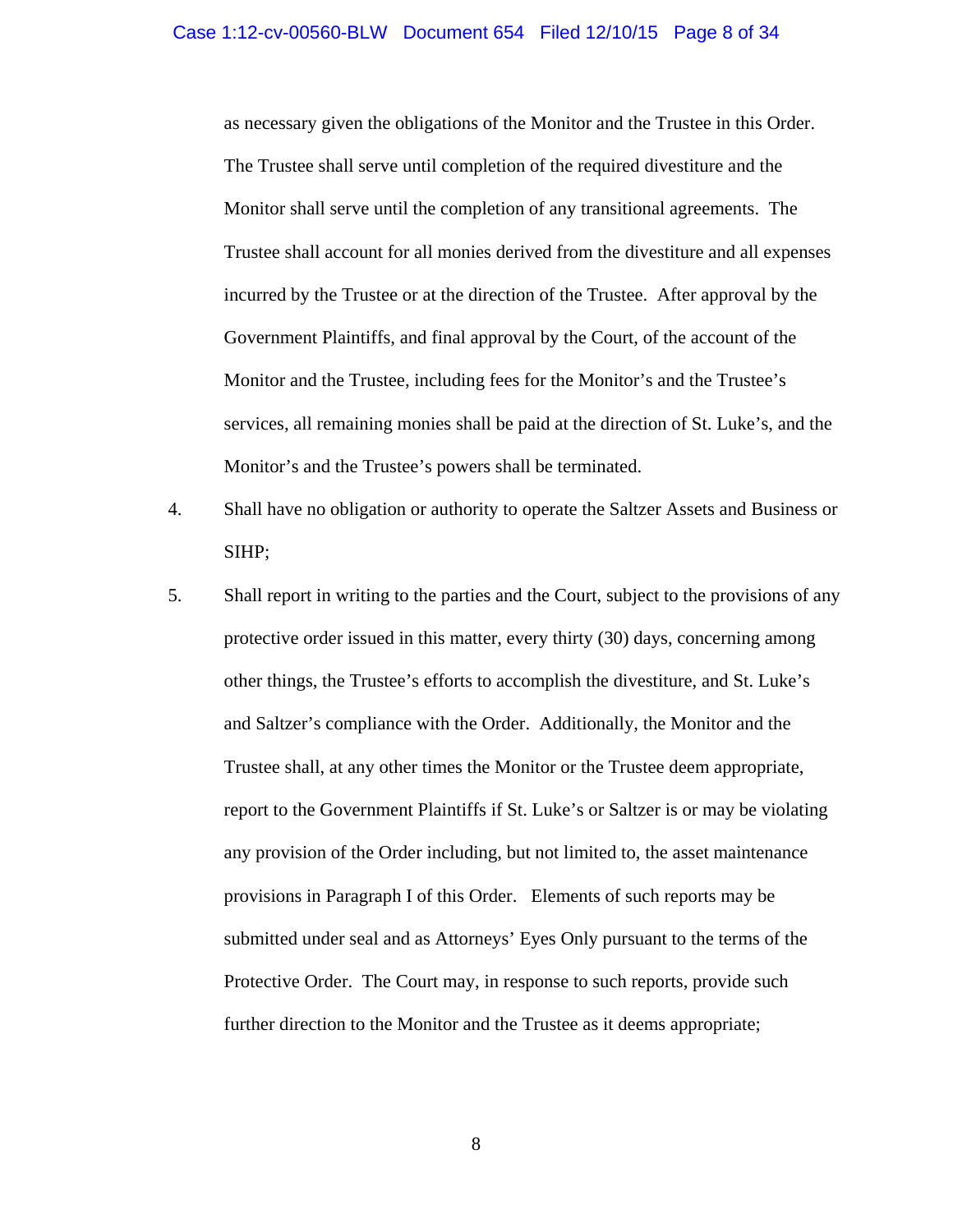- 6. Shall sign Exhibit A to the Protective Order entered by the Court, and any confidentiality agreement consistent with the Protective Order as deemed necessary by the parties, and each of the Monitor's and the Trustee's consultants, accountants, attorneys and other representatives and assistants shall sign Exhibit A to the Protective Order entered by the Court, and any confidentiality agreement consistent with the Protective Order as deemed necessary by the parties. St. Luke's and Saltzer may require the Monitor and the Trustee and each of the Monitor's and the Trustee's consultants, accountants, attorneys, and other representatives and assistants to sign a confidentiality agreement acceptable to the Government Plaintiffs in their sole discretion; *PROVIDED, HOWEVER*, that such agreements shall not restrict the Monitor and the Trustee from providing any information to the Court and the parties consistent with the terms of the Protective Order or restrict the Trustee from disclosing information to third parties who may be interested in acquiring or investing in the Saltzer Assets and Business, subject to those third parties signing appropriate confidentiality agreements;
- 7. Shall sign a confidentiality agreement consistent with the Protective Order related to the Government Plaintiffs' materials and information received in connection with the performance of the Monitor's and the Trustee's duties, and each of the Monitor's and the Trustee's consultants, accountants, attorneys and other representatives and assistants shall sign a confidentiality agreement consistent with the Protective Order related to the Government Plaintiffs' materials and information received in connection with the performance of the Monitor's and the Trustee's duties;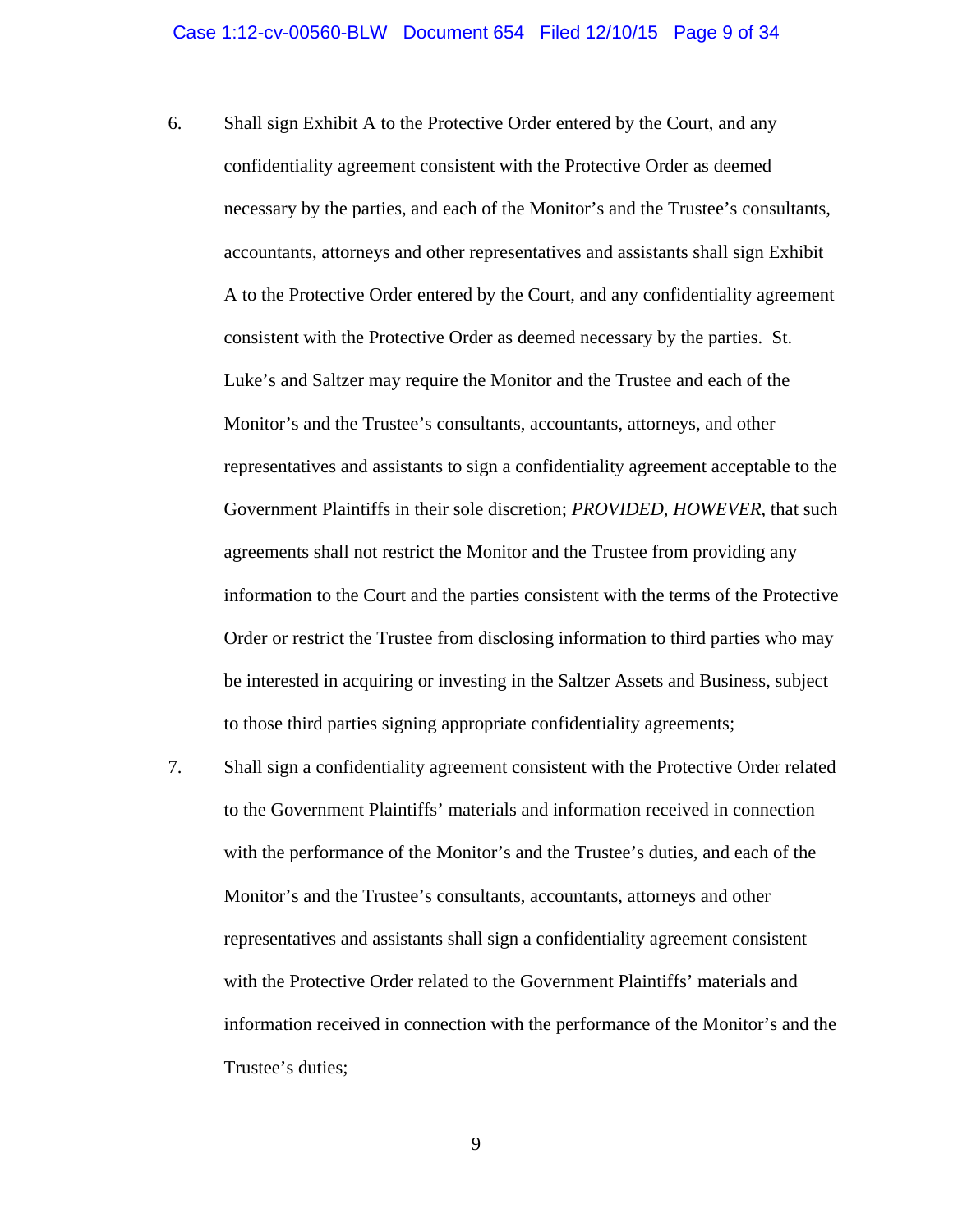- 8. May communicate *ex parte* with the Court, the Government Plaintiffs, St. Luke's, and Saltzer at their discretion, without providing notice to other parties, as necessary in order to fulfill their duties pursuant to this Order. *PROVIDED, HOWEVER,* that the Monitor and the Trustee are not prohibited from disclosing the *ex parte* conversations with the Defendants to the Government Plaintiffs or the Court. *PROVIDED FURTHER, HOWEVER,* that the Monitor and the Trustee shall not disclose to the Defendants or non-Government Plaintiffs *ex parte* conversations with the Government Plaintiffs, unless authorized to do so by the Government Plaintiffs.
- E. The Monitor's powers, duties, authority, and responsibilities shall include the following, without limitation:
	- 1. The Monitor shall work with all diligence, acting in a fiduciary capacity for the benefit of the Government Plaintiffs, but subject to the direction of the Court, to oversee the maintenance of the of the economic viability and marketability of the Saltzer Assets and Business, and SIHP assets as required in Paragraph I of this Order.
	- 2. Among other things, the Monitor shall assure that (i) SIHP and the Saltzer Assets and Business are not sold, wasted, encumbered, or service lines discontinued; (ii) Saltzer and SIHP personnel are not released, discouraged in any way from continued work at Saltzer, or encouraged in any way to obtain employment at St. Luke's (except with the approval of the Monitor and the Trustee, in consultation with Government Plaintiffs); (iii) Saltzer does not take any steps to transition to a primary care focused model or any business model different from its methods of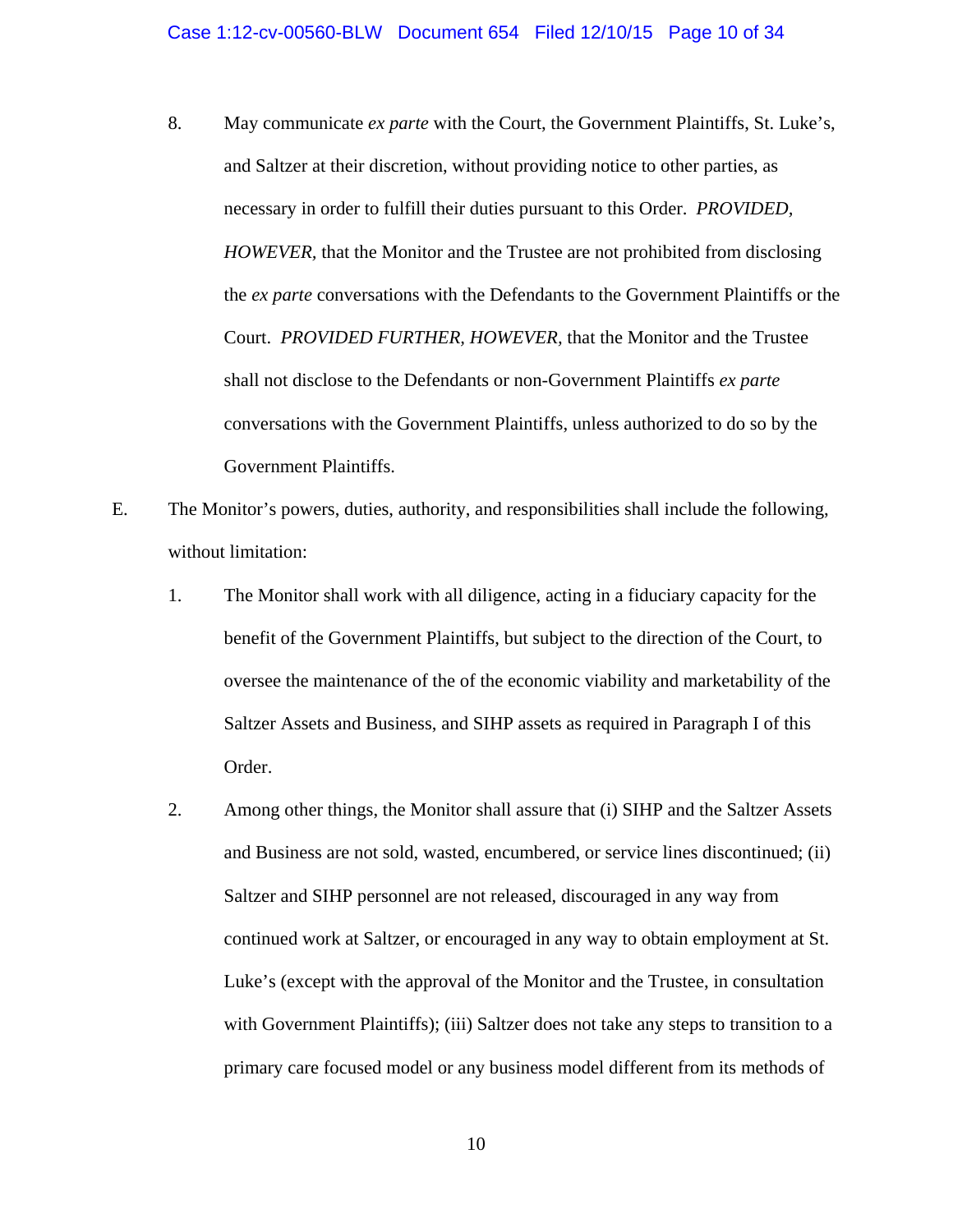operation as of the Acquisition Date; and (iv) operations are not modified or terminated, unless otherwise allowed pursuant to this Order, pending completion of an approved divestiture.

- F. The Trustee's powers, duties, authority, and responsibilities shall include the following, without limitation:
	- 1. Subject to the approval of the Government Plaintiffs and final approval of the Court, the Trustee shall have the exclusive power and authority to assign, grant, license, divest, transfer, deliver, or otherwise convey the Saltzer Assets and Business, including without limitation any tangible or intangible assets originally possessed by Saltzer prior to acquisition by St. Luke's and to establish any necessary or appropriate Maintenance Services between St. Luke's and Saltzer and any entity that acquires the Saltzer Assets and Business;
	- 2. The Trustee shall be an independent contractor with no employee-employer relationship with the parties or the Court.
	- 3. The Trustee shall use reasonable judgment, and work with all reasonable diligence and speed to accomplish the divestiture.
	- 4. The Trustee shall have not more than twelve (12) months (subject to the extension provided below) from the date of this Order to accomplish the divestiture. The Trustee shall consult with the Saltzer Physicians (without interference from St. Luke's and Saltzer), and review and consider their input regarding the specific provisions of any proposed agreement to divest the Saltzer Assets and Business relating to individual Physician's scope of service, work site, compensation, work and call schedule, and the term and termination of professional services, before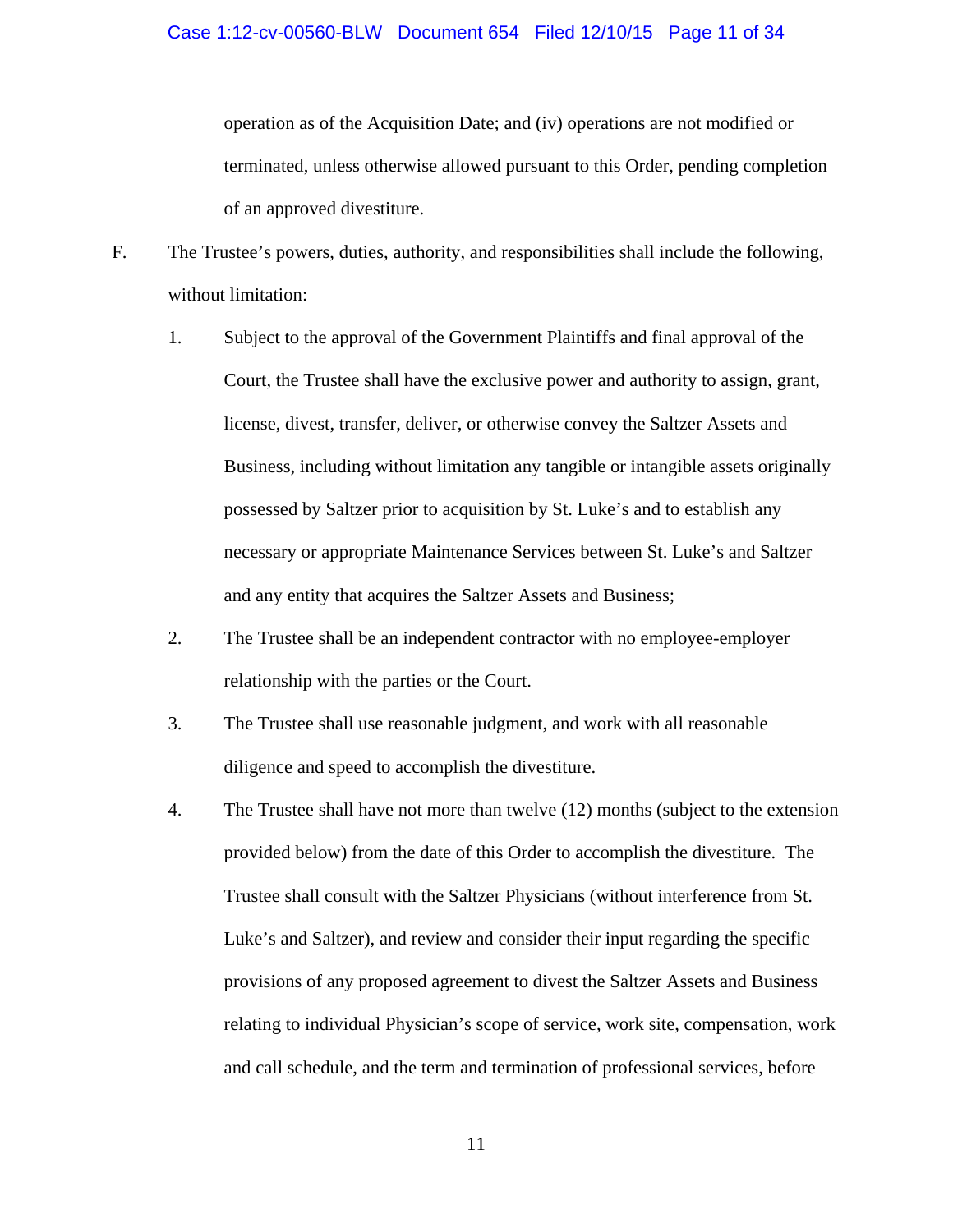such agreement is submitted to the Court. Any divestiture shall be made only to an Acquirer acceptable to the Government Plaintiffs in their sole discretion, and subject to the final approval of the Court, and only in a manner acceptable to the Government Plaintiffs in their sole discretion, and subject to the final approval of the Court. If, however, at the end of the twelve (12) month period, the Trustee has submitted a plan of divestiture or believes that the divestiture can be achieved within a reasonable additional time, the divestiture period may be extended by the Court. *PROVIDED, HOWEVER*, that if the Trustee does not accomplish the divestiture, the Trustee shall recommend to the parties and the Court whether accomplishment of the Judgment and this Order may be achieved in some alternative manner, consistent with the Court's Judgment and with the purposes of the Judgment and this Order. Until further order of the Court, the obligations of the Judgment and this Order shall remain in effect;

- 5. Among other things, the Trustee shall have the authority to:
	- a. gather all information public and non-public from St. Luke's, related to the Saltzer Assets and Business, and from Saltzer, necessary or appropriate to prepare marketing materials for a possible sale of the Saltzer Assets and Business to a third party or for other investment or support by a third party with the purpose of fully divesting as required by the Judgment and this Order;
	- b. have access to, and discussions with, individual Designated Employees, Orthopedic Surgeons, and Saltzer Physicians (outside the presence of and without interference from St. Luke's or Saltzer, their management,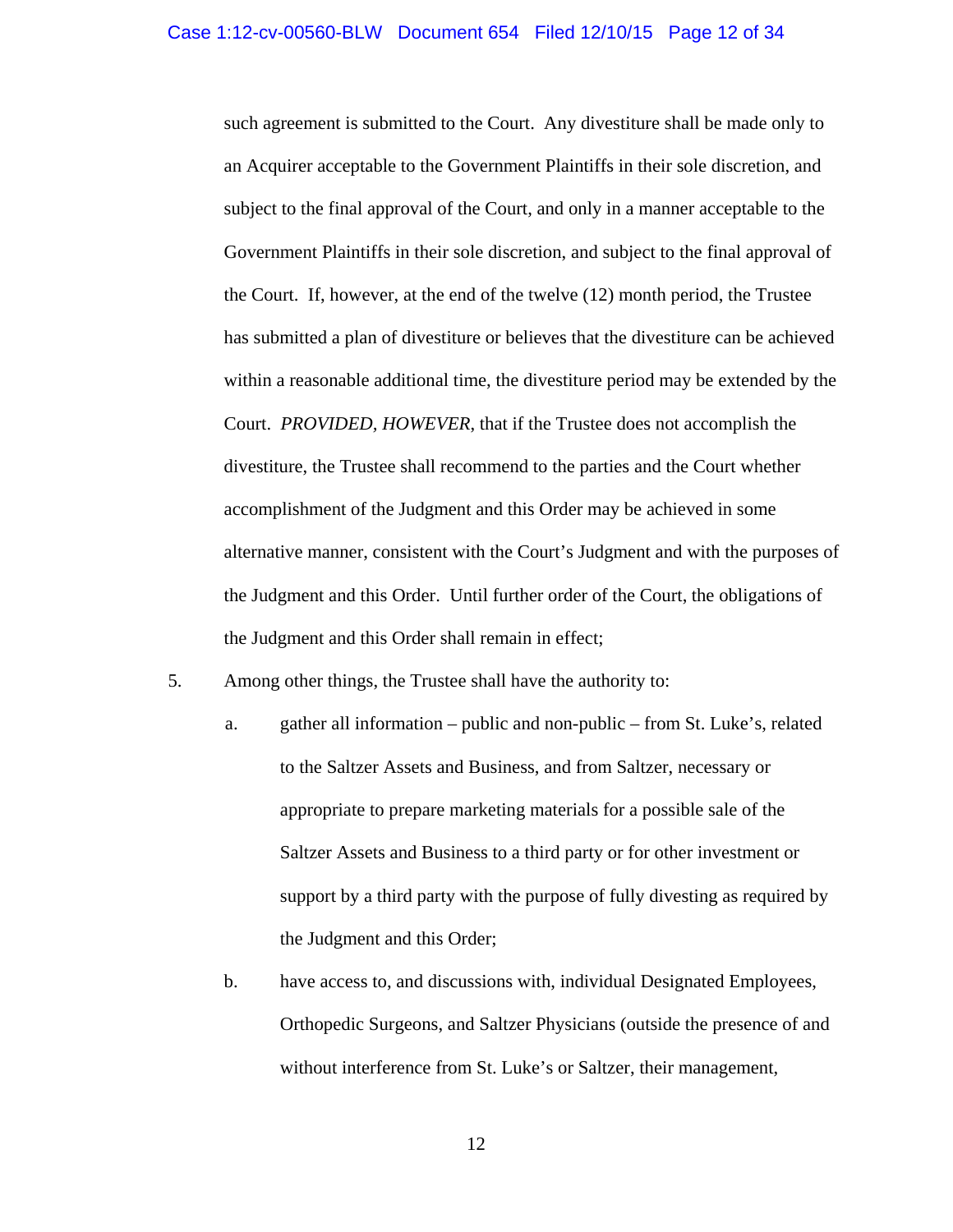directors, or executive officers) as the Trustee deems appropriate, in order to review requests or issues reasonably raised by the parties, including assessing expressions of interests, concerns, and needs of Saltzer Physicians and staff relating to the divestiture;

- c. prepare marketing materials related to the Saltzer Assets and Business, including, but not limited to, current and historical information and data, and other arrangements between Defendants;
- d. (i) in the first instance, conduct a robust marketing and search for interested Acquirers or other investment or support by third parties for the Saltzer Assets and Business, and assess potential Acquirers' and investors' ability to compete independently from St. Luke's, and (ii) in the event such Acquirers or investors cannot be found, explore a spin-off of the Saltzer Assets and Business, and assess Saltzer's ability to compete independently from St. Luke's;
- e. obtain non-disclosure agreements from interested third parties in order to conduct negotiations and allow for due diligence as appropriate;
- f. in conjunction with transaction counsel, selected by the Trustee and approved by the Government Plaintiffs in accordance with Paragraph II.D.3. of this Order, negotiate all agreements necessary to effectuate (i) the divestiture of Saltzer's Assets and Business, (ii) the transfer of the practices, agreements, professional relationships and business of the Saltzer Physicians, and all tangible and intangible assets related thereto, and (iii) the employment of Designated Employees, and to take any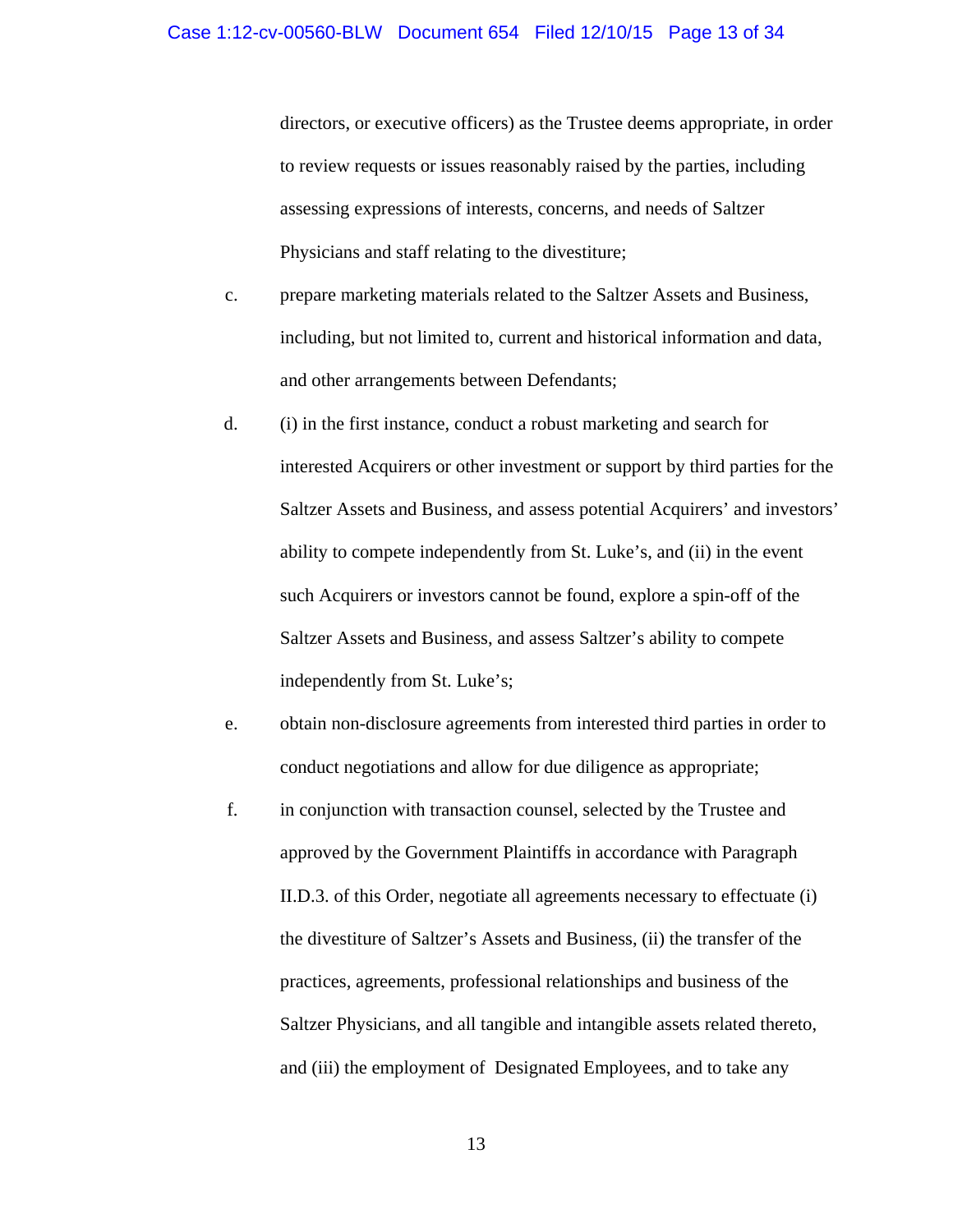further action, and enter additional agreements, including, but not limited to, the establishment of any transitional services agreements or Maintenance Services between an Acquirer and St. Luke's, as needed to fully unwind the acquisition of Saltzer by St. Luke's;

- g. consult with St. Luke's, as the Trustee, in consultation with the Government Plaintiffs, deems appropriate regarding the progress of negotiations and the terms of any proposed agreements;
- h. consult with Saltzer and the Saltzer Physicians, as the Trustee, in consultation with the Government Plaintiffs, deems appropriate or required under this Order regarding the progress of negotiations and the terms of any proposed agreements;
- 6. The Trustee shall use commercially reasonable best efforts to negotiate the most favorable price and terms available in each divestiture contract that is submitted to the Court and to the Government Plaintiffs, subject to St. Luke's absolute and unconditional obligation to divest expeditiously and at no minimum price. *PROVIDED, HOWEVER,* that the Trustee's priority in identification and selection of a purchaser and negotiation of terms shall be on the most timely divestiture to the party most likely to maintain Saltzer as a viable, independent, competitive entity, and not on any particular price to be paid for the assets. Before the divestiture contract is signed by the Trustee and the potential Acquirer, and subject to Paragraph II.J. of the Order, the Trustee shall allow St. Luke's and Saltzer a five (5) day period to comment on such divestiture contract. Such comments shall not be considered a right to reject or veto the divestiture contract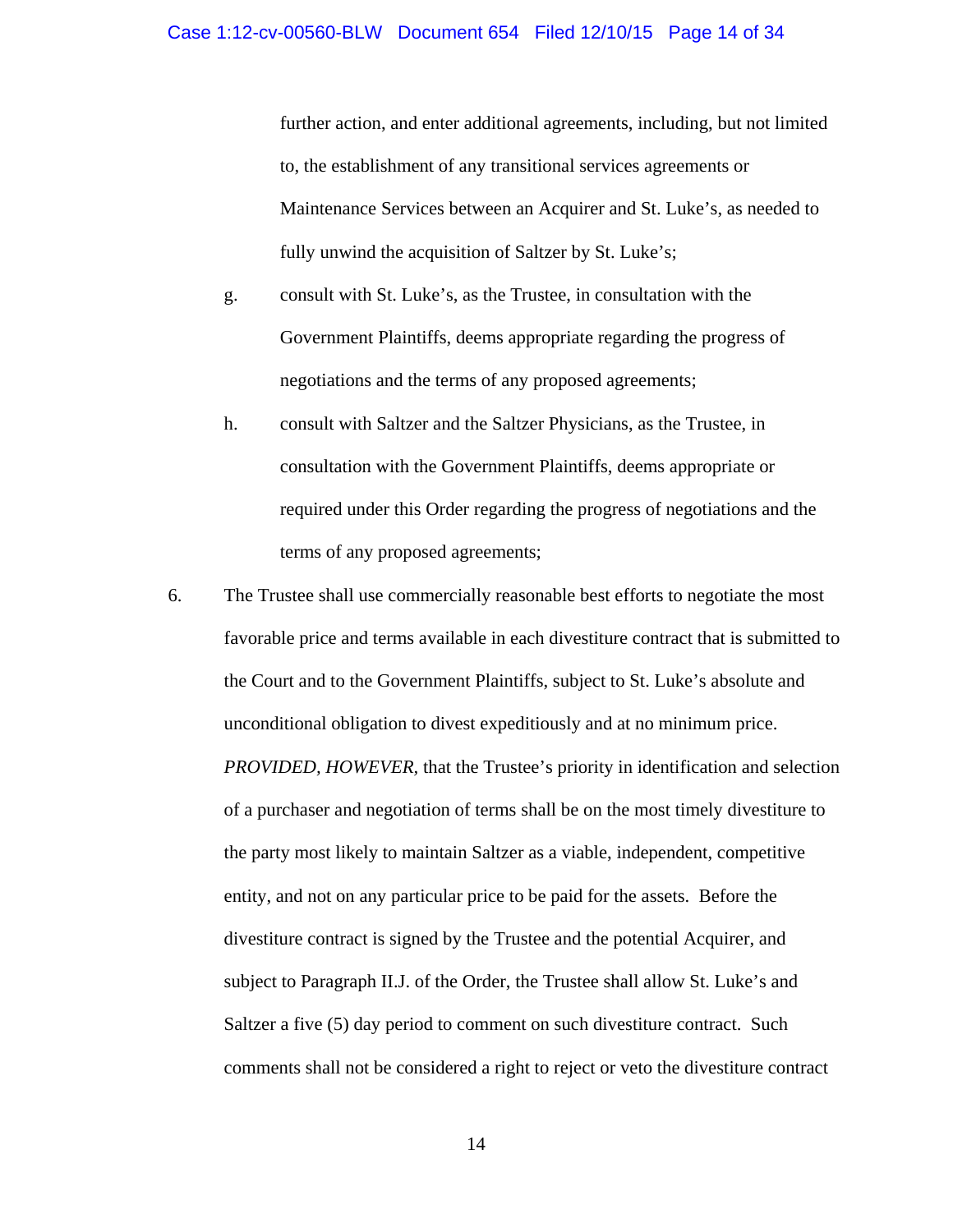in whole or in part. The divestiture shall be made in the manner and to an Acquirer as required by this Order. After completion of the negotiated divestiture contract or contracts for the divestiture, or at any time that the Trustee deems appropriate, St. Luke's and Saltzer will be given a copy of the divestiture contract or contracts for information.

- G. St. Luke's shall indemnify the Monitor and the Trustee and hold the Monitor and the Trustee harmless against any losses, claims, damages, liabilities, or expenses arising out of, or in connection with, any claim concerning or related to the performance of the Monitor's and the Trustee's duties (including any claim initiated by St. Luke's), including all reasonable fees of counsel and other expenses incurred in connection with the preparation for, or defense of, any claim, whether or not resulting in any liability except to the extent that such losses, claims, damages, liabilities, or expenses result from gross negligence, willful or wanton acts, or bad faith by the Monitor or the Trustee, as determined by the Court. For purposes of this Order, the terms "Monitor" and "Trustee" shall include all persons retained by the Monitor and the Trustee pursuant to this Order. St. Luke's may discharge, in whole or in part, the indemnification obligations of this paragraph for either the Monitor or Trustee, or both, through an insurance policy, so long as the Monitor or Trustee, respectively, and the Government Plaintiffs have agreed to the terms of such insurance policy as part of the agreements with the Monitor and Trustee in Paragraphs II.A. and II.B. of this Order. *PROVIDED, HOWEVER*, that any gaps in such insurance shall be covered by St. Luke's.
- H. Saltzer shall indemnify the Monitor and the Trustee and hold the Monitor and the Trustee harmless against any losses, claims, damages, liability or expenses arising out of, or in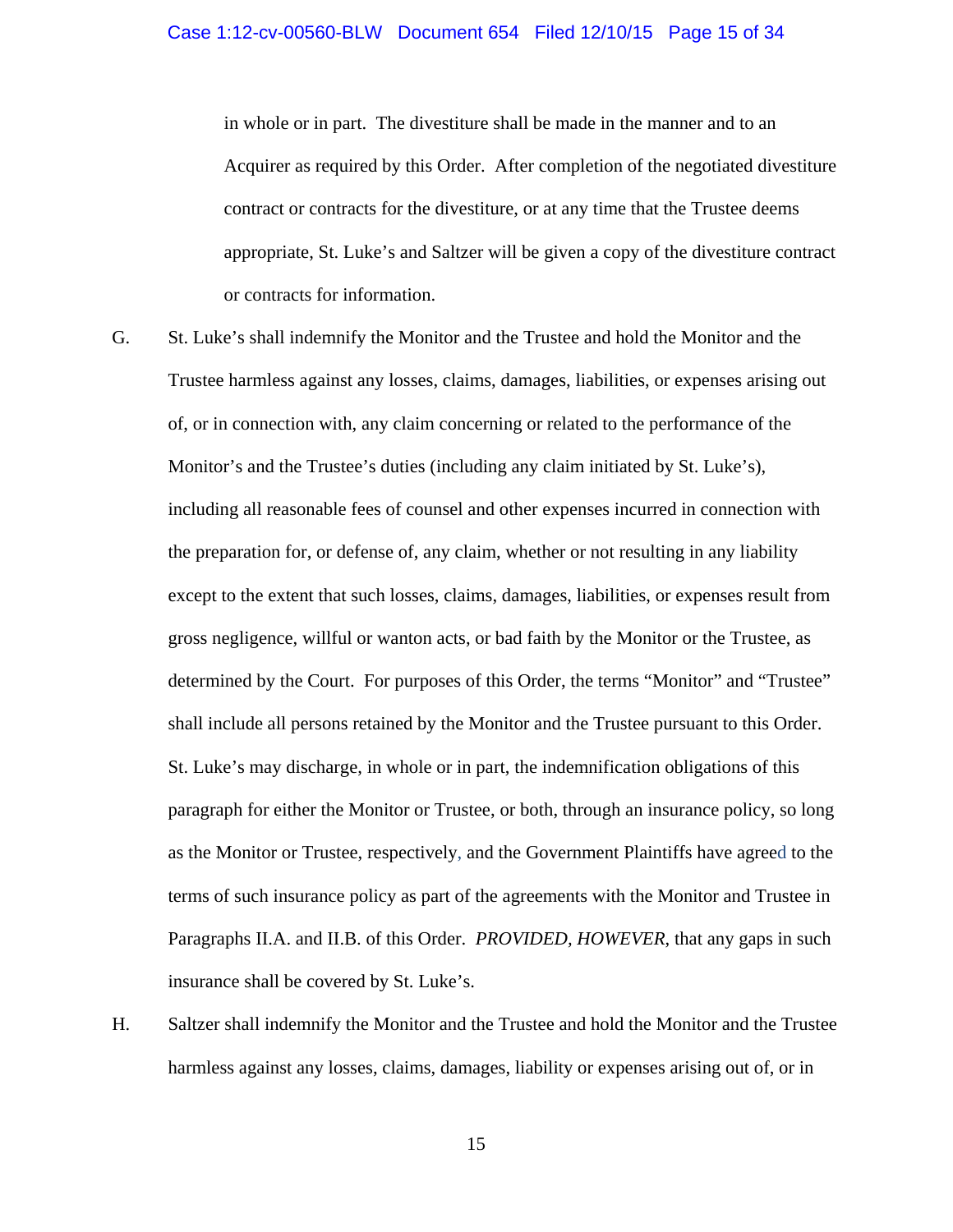## Case 1:12-cv-00560-BLW Document 654 Filed 12/10/15 Page 16 of 34

connection with any claim brought by Saltzer, or by any Saltzer Physician, Saltzer Medical Professional, or Designated Employee concerning or related to the performance of the Monitor's or the Trustee's duties, whether or not resulting in any liability, except to the extent that such losses, claims, damages, liabilities or expense result from gross negligence, willful or wanton acts, or bad faith by the Monitor or the Trustee as determined by the Court. For purposes of this Order, the terms "Monitor" and "Trustee" shall include all persons retained by the Monitor and the Trustee pursuant to this Order. Saltzer may discharge, in whole or in part, the indemnification obligations of this paragraph for either the Monitor or Trustee, or both, through an insurance policy, so long as the Monitor or Trustee, respectively, and the Government Plaintiffs have agreed to the terms of such insurance policy as part of the agreements with the Monitor and Trustee in Paragraphs II.A. and II.B. of this Order. *PROVIDED, HOWEVER*, that any gaps in such insurance shall be covered by Saltzer.

I. If the Government Plaintiffs determine that either the Monitor or the Trustee has ceased to act or failed to act diligently, they may recommend that the Court appoint a substitute Monitor or Trustee, to be nominated by the Government Plaintiffs. *PROVIDED, HOWEVER,* that the Court, on its own motion, may make the determination that the Monitor or the Trustee has ceased to act or failed to act diligently. In selecting a substitute Monitor or Trustee the Government Plaintiffs shall consult with the Defendants. Defendants shall notify Government Plaintiffs in writing concerning any objections about the substitute Monitor's or Trustee's qualifications or potential conflicts of interest within five (5) days of notification by Government Plaintiffs of the proposed substitute Monitor or Trustee. *PROVIDED, HOWEVER*, the Defendants shall not have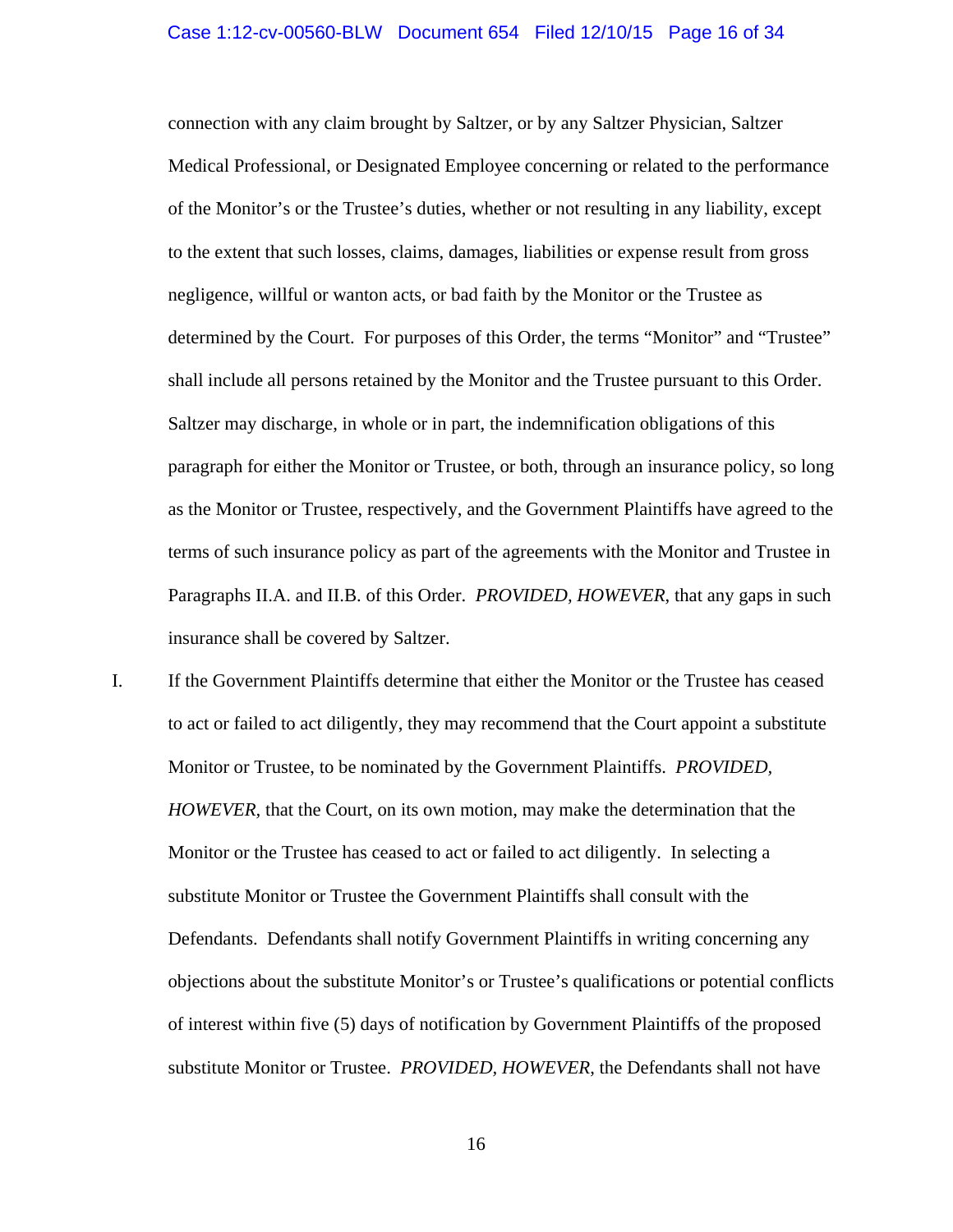#### Case 1:12-cv-00560-BLW Document 654 Filed 12/10/15 Page 17 of 34

any right to approve or veto any selection by the Government Plaintiffs. The terms of the Order shall fully apply to such Monitor or Trustee, as appropriate. The Trustee shall be a person with experience and expertise in acquisitions and divestitures in the healthcare field. Within ten (10) days of appointment, St. Luke's shall enter an agreement with the substitute Monitor or substitute Trustee, subject to approval by the Government Plaintiffs in their sole discretion, that fully empowers the substitute Monitor or substitute Trustee to perform his or her duties pursuant to this Order.

J. St. Luke's, and Saltzer shall take no action to interfere with or impede the Trustee's accomplishment of the divestiture or with the Monitor monitoring the asset maintenance requirements. St. Luke's and Saltzer shall not (i) instruct or otherwise direct the Monitor or the Trustee concerning the performance of their duties under this Order, and under the Monitor's agreement and the Trustee's agreement with St. Luke's, or (ii) instruct, direct, discourage or otherwise attempt to influence the Saltzer Physicians, the Orthopedic Surgeons, and the Designated Employees in cooperating with the Monitor and the Trustee. *PROVIDED, HOWEVER*, Defendants may provide their views on any issue arising under this Order directly to the Monitor and the Trustee so long as they do not interfere with the Monitor's duties and the Trustee's efforts to divest. Any delays in divestiture caused by St. Luke's or Saltzer shall extend the time for divestiture in an amount equal to the delay, as determined by the Court. *PROVIDED FURTHER, HOWEVER*, that the Saltzer Physicians (without interference from St. Luke's and Saltzer) shall have the right to review and provide input to the Trustee regarding the specific provisions of any proposed agreement to divest the Saltzer Assets and Business relating to individual Physician's scope of service, work site, compensation, work and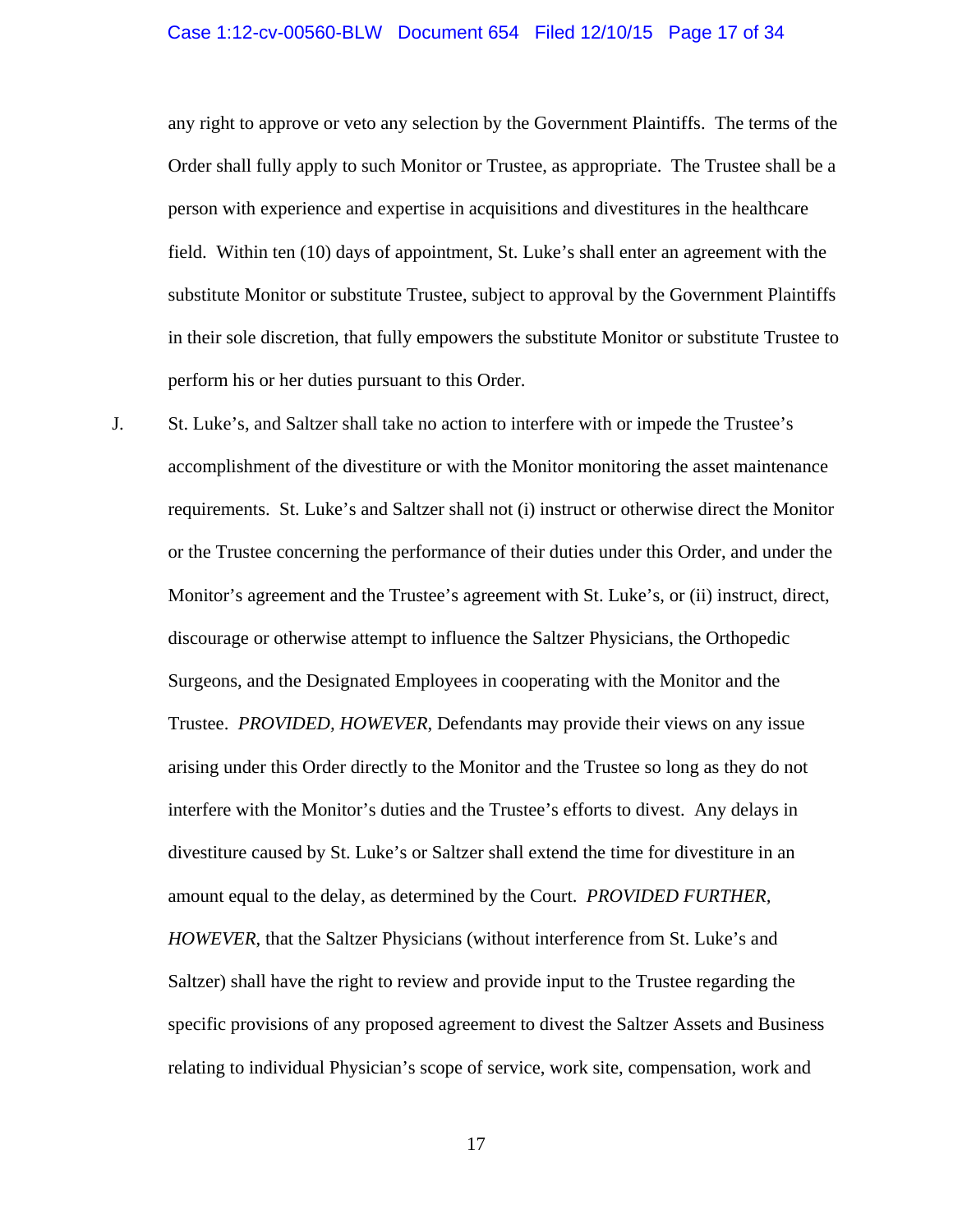#### Case 1:12-cv-00560-BLW Document 654 Filed 12/10/15 Page 18 of 34

call schedule, and the term and termination of professional services, before such agreement is submitted to the Court; and the Saltzer Physicians may discuss issues, including any proposed agreement relating to these terms, among themselves and as a group (so long as St. Luke's and Saltzer do not interfere with or direct such discussions). If any individual Saltzer Physician decides not to enter any agreement regarding these terms that is to be submitted to the Court as part of any proposed divestiture, such Physician may exercise such rights as the Physician has under any contractual arrangement that Physician has with Saltzer.

K. The Court may, on its own initiative or at the request of any Party or the Monitor or the Trustee, issue such additional orders or directions as may be necessary or appropriate to accomplish the required divestiture and to assure Defendants' compliance with the obligations of the Judgment and of this Order. *PROVIDED, HOWEVER,* that nothing in this Order prohibits Defendants from seeking additional interpretations, or directions from the Court relating to the Monitor, the Trustee, the Monitor's or Trustee's actions or process, or any other issue related to this Order or any order of the Court in this matter. Moreover, all parties reserve the right to apply to the Court for an order modifying or amending the terms of this Order, either upon consent of the other Parties or upon a showing of good cause and other appropriate showing under the particular circumstances.

#### **III. SALTZER PERSONNEL**

A. Within five (5) days of the date this Order is entered, St. Luke's shall send a communication, in the form of attached Exhibit A, to each Designated Employee, Orthopedic Surgeon, and Saltzer Physician notifying them that (i) St. Luke's and Saltzer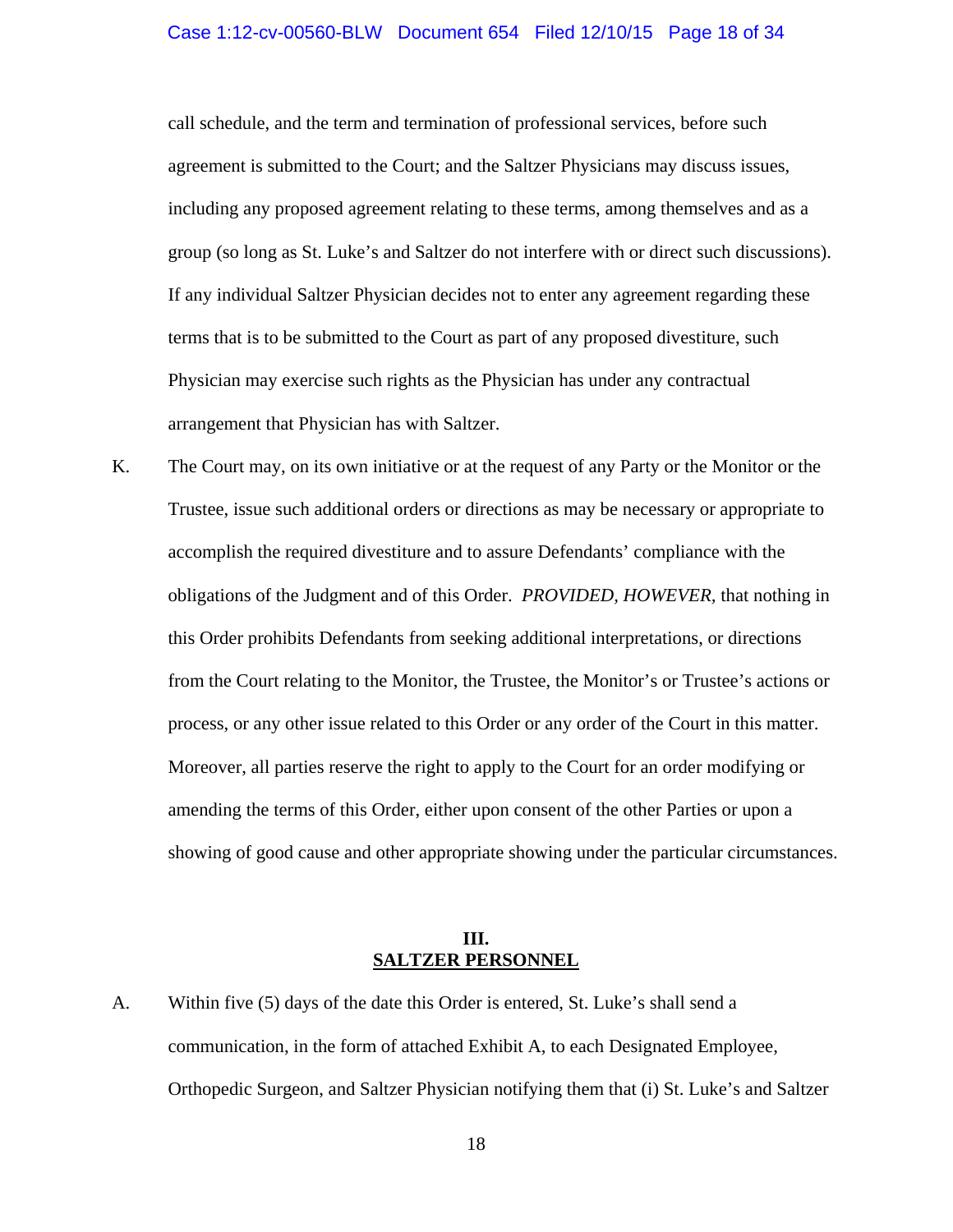#### Case 1:12-cv-00560-BLW Document 654 Filed 12/10/15 Page 19 of 34

will not take any action to restrict their discussions with and employment or affiliation by the Acquirer, (ii) St. Luke's and Saltzer will encourage them to remain with Saltzer pending any acquisition and will not change any employment or affiliation arrangement pending completion of the divestiture, and (iii) any previously mentioned plans toward transition to a primary care focused model are no longer in effect.

- B. Pending completion of the divestiture, St. Luke's and Saltzer:
	- 1. Shall provide a reasonable opportunity in advance of the divestiture, as deemed appropriate by the Trustee considering the status of any negotiations and the level of interest of the proposed Acquirer, and for sixty (60) days after the divestiture, for any interested Acquirer to meet personally, and outside of the presence or hearing of any employee or agent of St. Luke's or Saltzer, or the management of either, with any or all of the Designated Employees, Orthopedic Surgeons and Saltzer Physicians, and to make offers of employment to, or other affiliation with, any or all of the Designated Employees, Orthopedic Surgeons or Saltzer Physicians;
	- 2. Shall not discourage any such employee or physician from participating in such interviews, or interfere in negotiations between each Designated Employee, Orthopedic Surgeon or Saltzer Physician and the Acquirer;
	- 3. Shall not prevent, prohibit or restrict or threaten to prevent, prohibit or restrict, or directly or indirectly attempt to dissuade, the Designated Employee, Orthopedic Surgeons, or the Saltzer Physicians from accepting offers of employment or other affiliation with the Acquirer, and shall not offer any incentive to the Designated Employee or the Saltzer Physicians or Orthopedic Surgeons to decline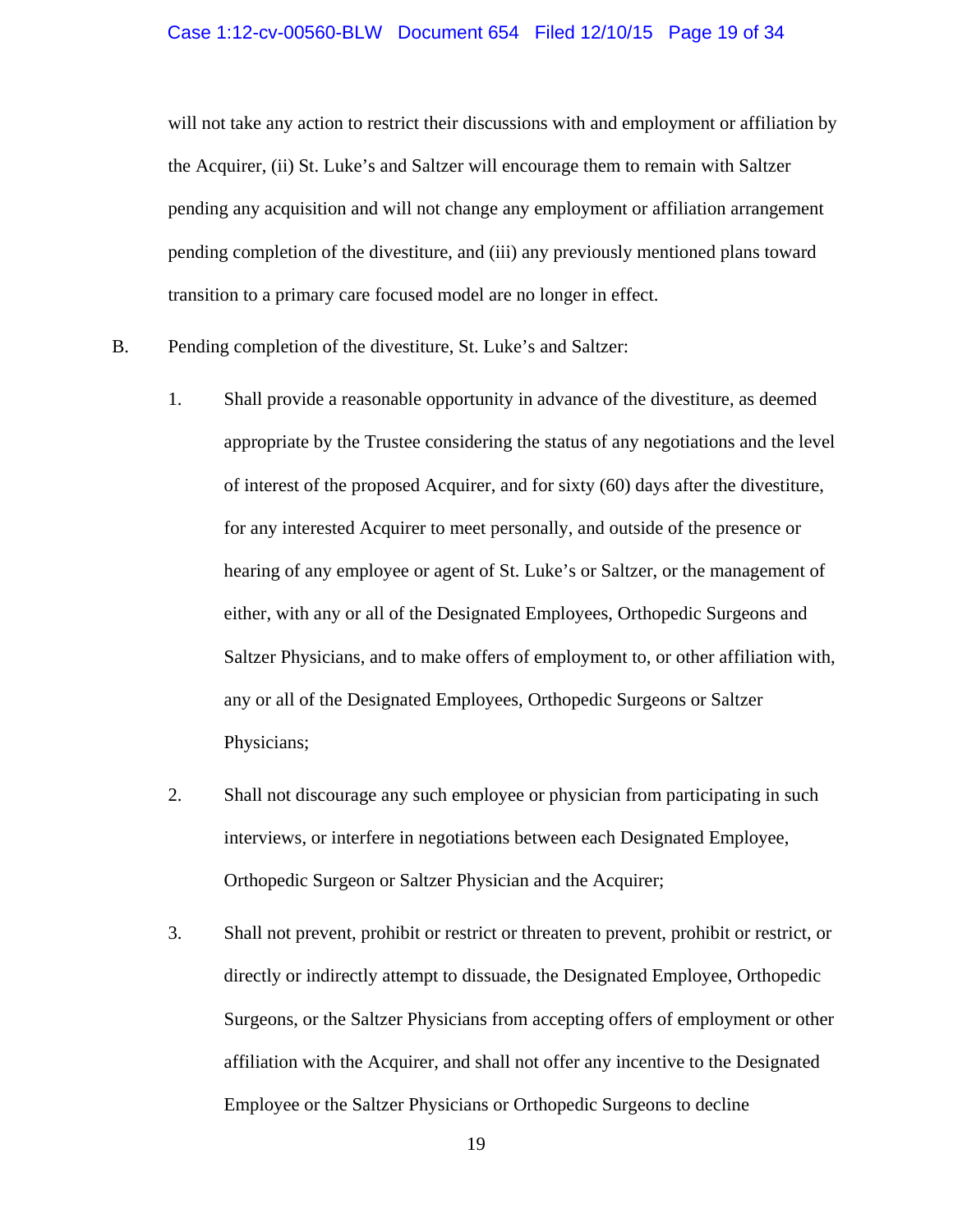employment or affiliation with the Acquirer or make any counteroffer to any Designated Employee or Saltzer Physician or Orthopedic Surgeon who has an outstanding offer of employment or affiliation, or who has accepted an offer of employment or affiliation, from an acquire;

- 4. Shall cooperate with the Acquirer in effecting transfer of the Designated Employee, Orthopedic Surgeons, or Saltzer Physician to the employ of, or affiliation with the Acquirer, if the Designated Employee, Orthopedic Surgeon, or Saltzer Physician accepts such offer of employment from, or affiliation with, the Acquirer;
- 5. Shall, at the request of the Acquirer, in connection with the negotiation of the divestiture contract, and without any impact on compensation or benefits:
	- a. release any Designated Employee, Orthopedic Surgeon, or Saltzer Physician from any agreement including, but not limited to a Medicare Shared Savings Plan, or
	- b. waive or eliminate any contractual provisions or other restrictions including, but not limited to non-compete or exclusivity provisions, that either (i) would otherwise prevent the Designated Employee, Orthopedic Surgeon, or Saltzer Physician from being employed by, or affiliated with, the Acquirer, or (ii) would be an impediment for the Acquirer to acquire the Saltzer Assets and Business.
- 6. Shall eliminate (without any impact on compensation or benefits) any confidentiality or other restrictions that would prevent the Designated Employee, Orthopedic Surgeon, or Saltzer Physician who accepts employment or affiliation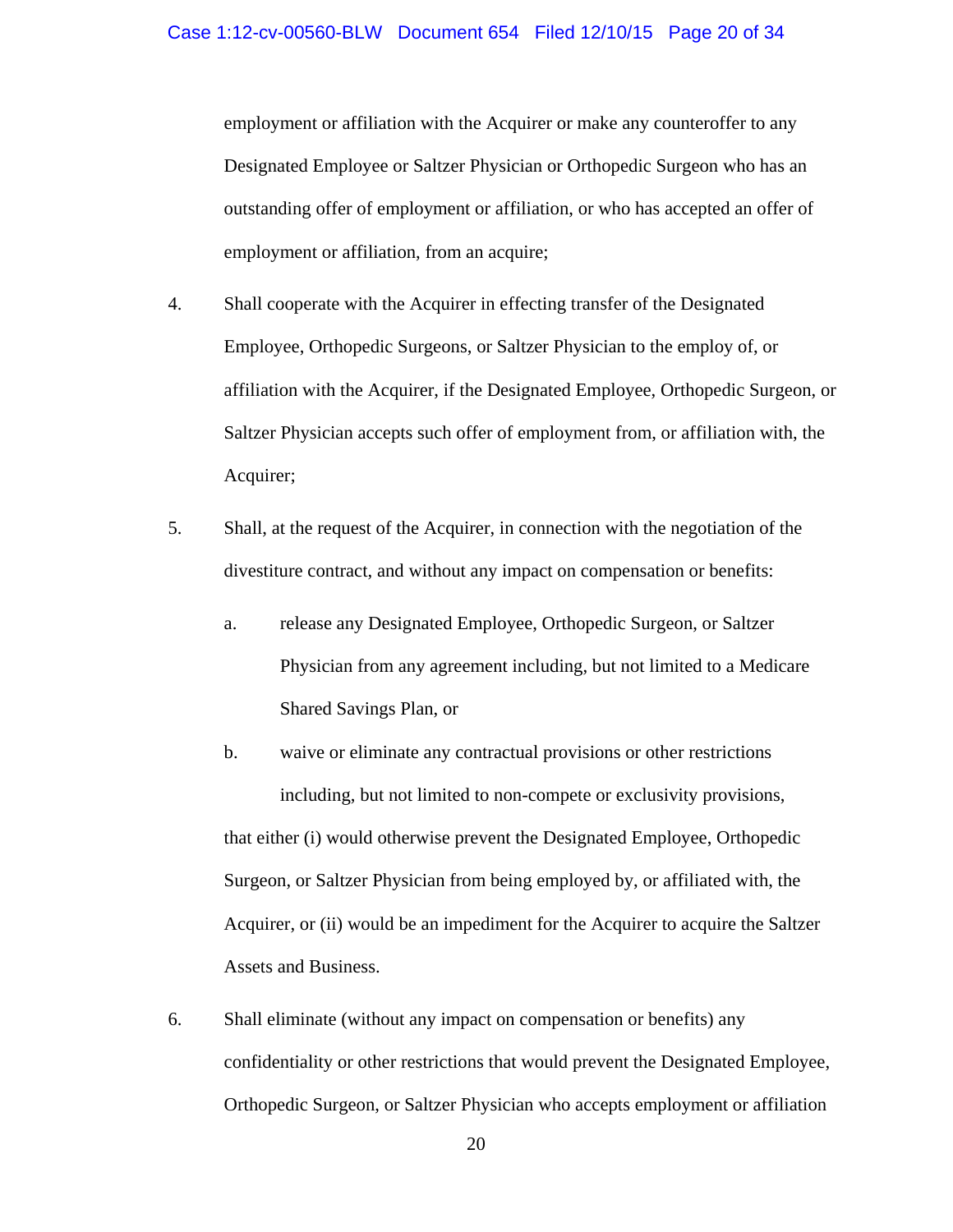with the Acquirer from using or transferring to the Acquirer any information or patient relationships related to his or her position with the Acquirer and shall provide all such physicians with complete patient contact information in a useable format along with patient records when requested by the patient;

- 7. Shall inform all Designated Employees, Orthopedic Surgeon, and Saltzer Physicians that such provisions will be eliminated upon request;
- 8. Shall pay, for the benefit of any Designated Employee, Orthopedic Surgeon, and Saltzer Physician who accepts employment or affiliation with the Acquirer, all benefits offered in the ordinary course of business, including regularly scheduled or merit raises and bonuses, and regularly scheduled vesting of all pension benefits and other accrued benefits.
- C. For a period of five (5) years following the divestiture, St. Luke's shall not, without the prior approval of the Government Plaintiffs, directly or indirectly employ or otherwise enter into any professional services agreement, or agreement involving an exclusive relationship, with any Saltzer Adult Primary Care Physician. *PROVIDED, HOWEVER,*  that, if acceptable to the Acquirer, St. Luke's may continue (i) the Saltzer Physician Individual Contracts with Saltzer Adult Primary Care Physicians, (ii) the St. Luke's and Saltzer recruitment agreements, and (iii) the contract with a Saltzer Physician to practice at St. Luke's Ear, Nose, Throat facility in Eastern Oregon.
- D. For a period of five (5) years following the divestiture, St. Luke's shall not, directly or indirectly, solicit, induce, or attempt to solicit or induce any Designated Employee who is employed by the Acquirer to terminate his or her employment relationship with the Acquirer, or any Physician who is employed or otherwise affiliated with the Acquirer to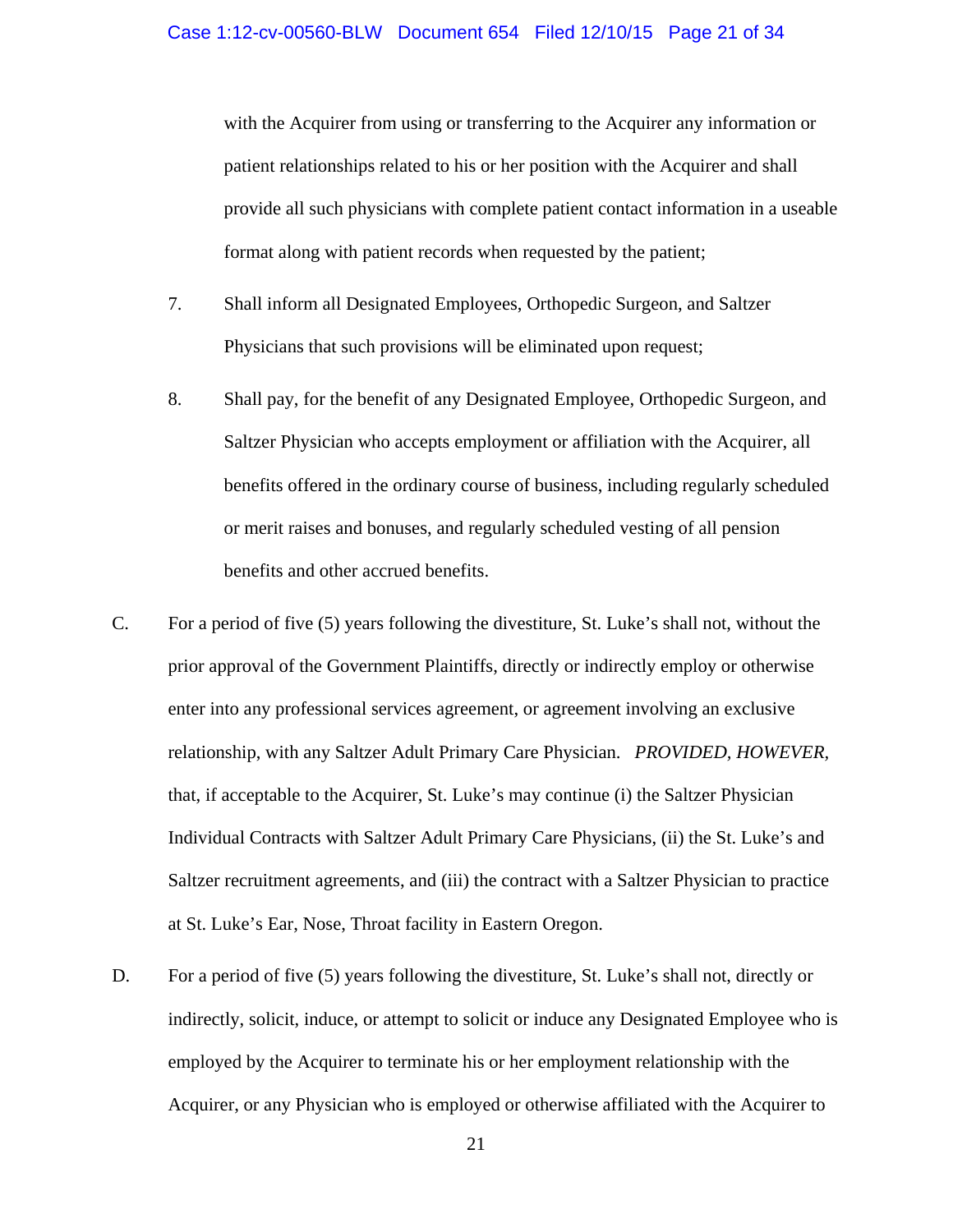terminate his or her position or relationship with the Acquirer, unless that relationship has already been terminated by the Acquirer or the Physician. *PROVIDED, HOWEVER*, that this Paragraph III.D. shall not prohibit St. Luke's from advertising for employees or Physicians in newspapers, trade publications, or other media, including publicly accessible employment portals or websites, so long as these actions are not targeted specifically at any employee or Physician employed by the Acquirer. *FURTHER PROVIDED, HOWEVER,* that this Paragraph III.D. shall not prohibit St. Luke's from hiring or affiliating with Physicians (other than Saltzer Adult Primary Care Physicians) who seek relationships with St. Luke's, so long as St. Luke's did not solicit or induce (or otherwise attempt to solicit or induce) such Physician in violation of this paragraph.

### **IV. DEFINITIONS**

For purposes of this Order, the following definitions shall apply:

- A. "Government Plaintiffs" means Plaintiff Federal Trade Commission and Plaintiff State of Idaho.
- B. "Saltzer" means Defendant Saltzer Medical Group, P.A., and any entities it controls, its directors, officers, employees, agents, representatives, successors, and assigns; and the joint ventures, subsidiaries, partnerships, divisions, groups, and affiliates in each case controlled by Saltzer Medical Group, P.A., and the respective directors, officers, employees, agents, representatives, successors, and assigns of each.
- C. "St. Luke's" means Defendant St. Luke's Health System, Ltd., and any entities it controls, its directors, officers, employees, agents, representatives, successors, and assigns; and the joint ventures, subsidiaries, partnerships, divisions, groups, and affiliates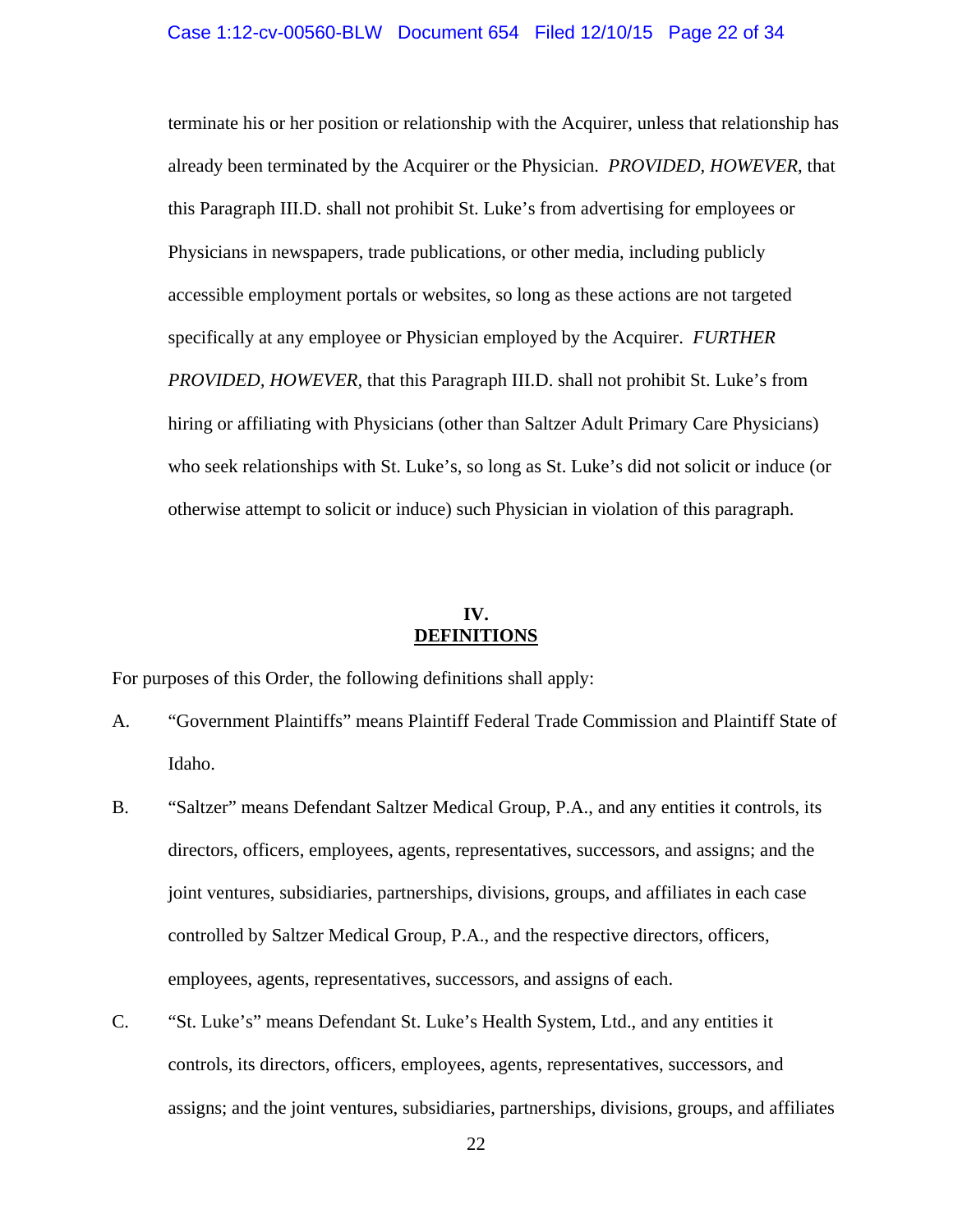#### Case 1:12-cv-00560-BLW Document 654 Filed 12/10/15 Page 23 of 34

in each case controlled by St. Luke's Health System, Ltd., and the respective directors, officers, employees, agents, representatives, successors, and assigns of each.

- D. "Acquirer" means a Person who acquires the Saltzer Assets and Business or a Person who otherwise invests in or supports the Saltzer Assets and Business pursuant to this Order, or Saltzer if it acquires the Saltzer Assets and Business through a spin-off.
- E. "Acquisition Date" means December 31, 2012, the date on which St. Luke's acquired Saltzer.
- F. "Current Recruitment Agreement" means the six (6) recruitment agreements between Saltzer Physicians, Saltzer, and St. Luke's identified in the list attached as Exhibit B to this Order.
- G. "Defendants" means St. Luke's and Saltzer.
- H. "Designated Employees" means:
	- 1. Saltzer Medical Professionals;
	- 2. Personnel other than Saltzer Medical Professionals who were employed by Saltzer as of the Acquisition Date or hired after the Acquisition Date and who spend more than 25% of their time working for the Saltzer Assets and Business; and
	- 3. Any person employed by St. Luke's who took over for, or was hired as a replacement for, a position held by a Saltzer Medical Professional and who no longer works at St. Luke's, including a person who moved, retired, or died after the acquisition date.
- I. "Maintenance Services" means any services or assistance agreements provided by St. Luke's to Saltzer or SIHP, and any other services as requested by Saltzer or SIHP or any Acquirer and agreed to by the Trustee and Government Plaintiffs.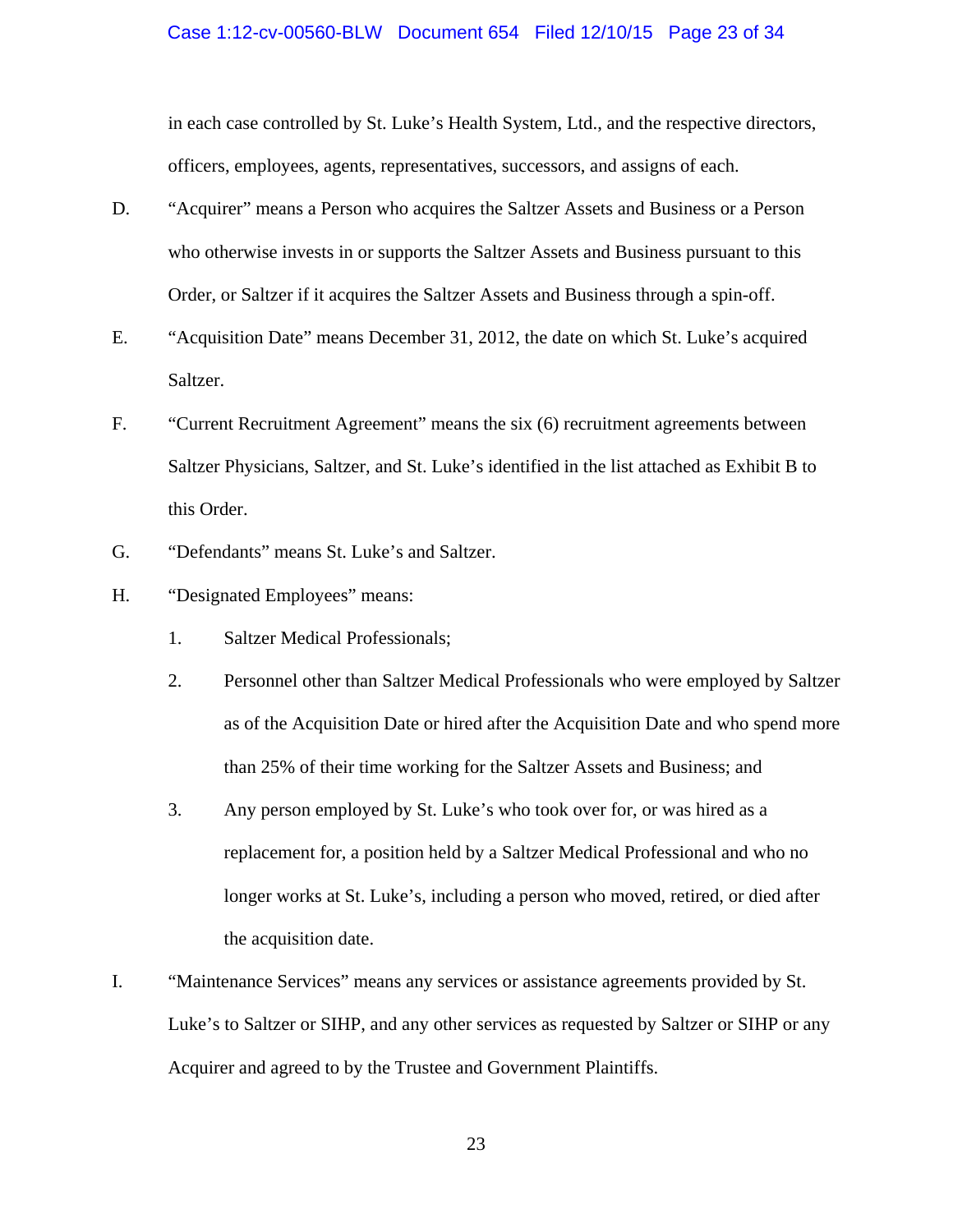- J. "Monitor" means the person appointed pursuant to Paragraph II. of this Order as the Asset Maintenance Monitor.
- K. "Orthopedic Surgeons" refers to Kenneth Lindley, M.D., Jared Armstrong, M.D., and Jared Johnson, M.D. II.
- L. "Payor" means any Person that purchases for, or otherwise pays for medical goods or services for themselves or for any other person, including, but not limited to: health insurance companies; preferred provider organizations; point of service organizations; prepaid hospital, medical, or other health service plans; health maintenance organizations; government health benefits programs; employers or other persons providing or administering self-insured health benefits programs; and patients who purchase medical goods or services for themselves.
- M. "Person" means any natural person, partnership, corporation, association, trust, joint venture, government, government agency, or other business or legal entity.
- N. "Physician" means a doctor of allopathic medicine ("M.D.") or a doctor of osteopathic medicine ("D.O.").
- O. "Saltzer Adult Primary Care Physician" means a Saltzer Physician as described by the Court's finding #49 in its Finding of Fact who: (1) spends, or has spent during any threemonth period since the Acquisition, more than 25% of their time providing any one of or a combination of internal medicine, family practice, or general practices for Saltzer in Nampa, Idaho; and (2) provides, or has provided during any three-month period since the Acquisition, these services to commercially insured patients aged 18 and over.
- P. "Saltzer Assets and Business" means all physical, tangible, and intangible assets owned, leased, or operated by Saltzer, at the time of the Acquisition or at any time since, whether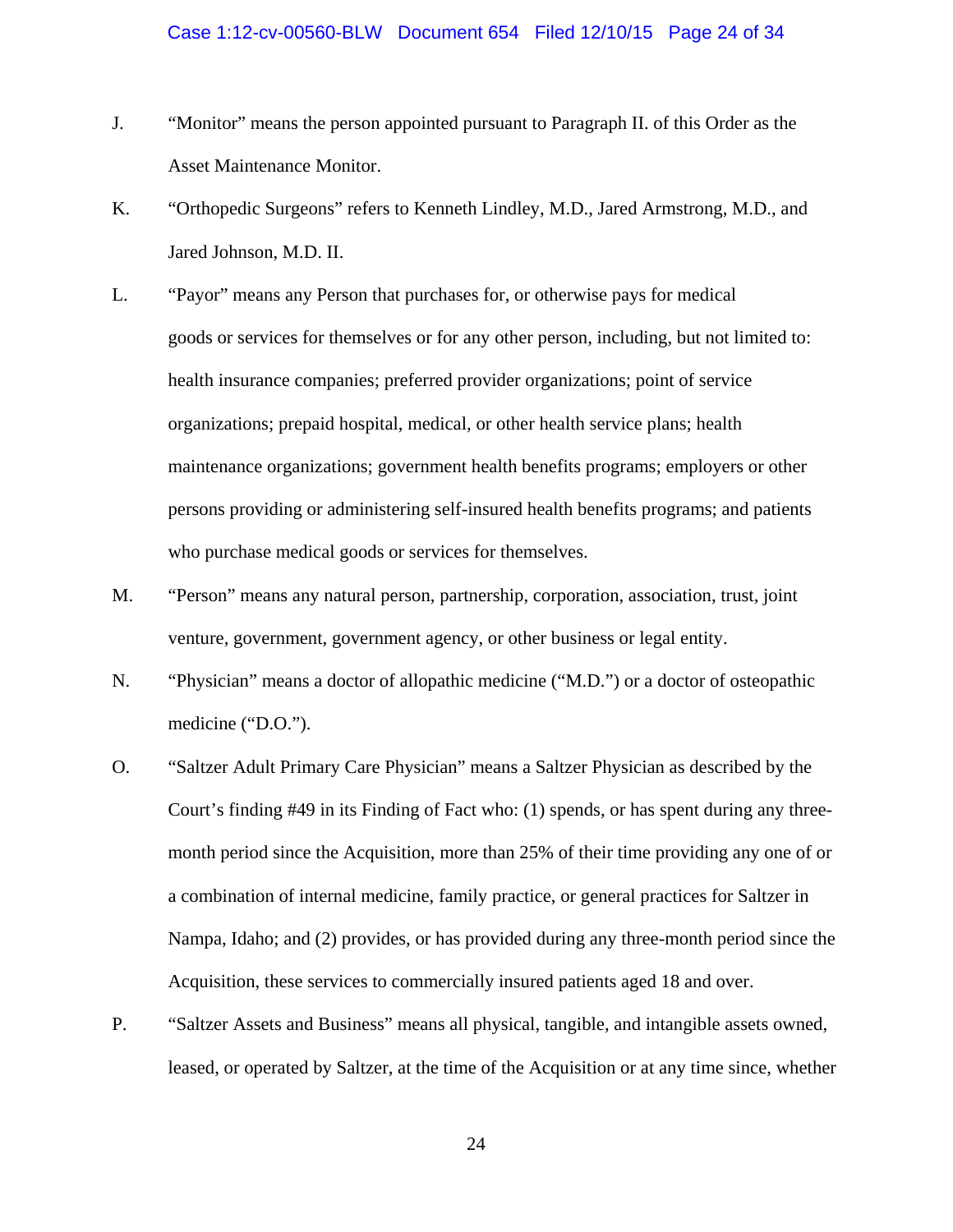### Case 1:12-cv-00560-BLW Document 654 Filed 12/10/15 Page 25 of 34

or not currently owned leased, or operated by Saltzer, St. Luke's, or SIHP including, but not limited to:

- 1. patient names and files;
- 2. agreements, arrangements, and contracts with Physicians or other entities (including insurance companies);
- 3. leases for the Saltzer Facilities;
- 4. all rights, title and interest of St. Luke's in any tangible property (except for consumable or disposable inventory) that has been on the premises of the Saltzer Facilities used by Saltzer Medical Professionals at any time since January 1, 2013, including, but not limited to, all equipment, furnishings, fixtures, improvements, and appurtenances;
- 5. real estate;
- 6. all permits and licenses, to the extent transferable;
- 7. documents relating to policies and procedures, quality control, payors, and suppliers, including contracts to the extent they can be disclosed;
- 8. Signage, good-will, websites, and advertisements affiliated with Saltzer;
- 9. MRI and CT imaging equipment, facilities, and services; and
- 10. Medicare and Medicaid provider numbers to the extent transferable.
- Q. "Saltzer Facilities" means any locations where Saltzer or SIHP provides or has provided medical services, including without limitation:
	- 1. In Nampa, Idaho:
		- a. Saltzer Main Clinic, Saltzer Idaho Pain Management, and Nampa Quick Care, located at 215 E. Hawaii Avenue, Nampa ID, 83686;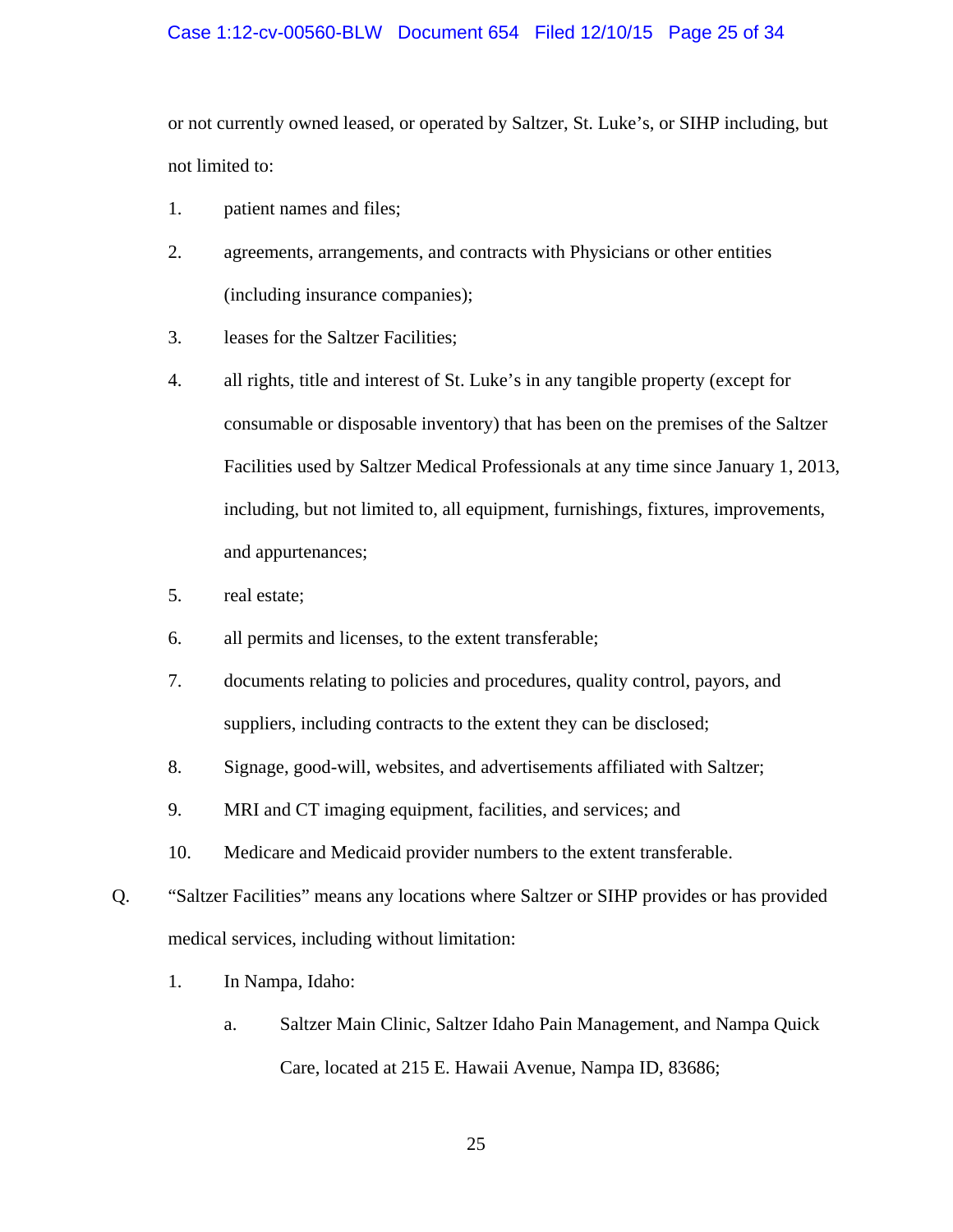- b. QuickCare Ventana and Ventana, located at 9850 W. St. Luke's Drive, Nampa ID, 83687;
- c. Idaho Sleep Health (Nampa), 210 W. Georgia Ave., Suite 120, Nampa ID, 83686;
- d. Saltzer Imaging, 4403 East Flamingo Ave., Nampa ID, 83687.
- 2. In Boise, Idaho:
	- a. Idaho Sleep Health, 7272 Potomac Dr., Boise ID, 83704;
	- b. Saltzer Idaho Pain Management (Boise), 8950 W. Emerald St., Ste. 168, Boise ID, 83704
- 3. In Meridian, Idaho: Portico and Hearing and Balance, located at 3277 E. Louise Dr., Suite 200, Meridian ID, 83642
- 4. In Caldwell, ID: Caldwell, 1818 S. 10th Avenue, Caldwell ID, 83605.
- R. "Saltzer Medical Professional" means a physician assistant, nurse practitioner, nurse, occupational or health technician or therapist, lab technician, or other non-physician provider who was employed by Saltzer on the Acquisition Date, or has become affiliated with Saltzer and employed by St. Luke's, or was recruited by Saltzer, but hired by St. Luke's, since the Acquisition Date.
- S. "Saltzer Physician" means a Physician who was affiliated with Saltzer at the time of the Acquisition Date, or who has become affiliated with Saltzer since the Acquisition Date, or who was recruited by Saltzer, but became affiliated with St. Luke's.
- T. "Saltzer Physician Individual Contracts" means the following current contracts, identified in the list attached as Exhibit C to this Order, between individual Saltzer Physicians and St. Luke's: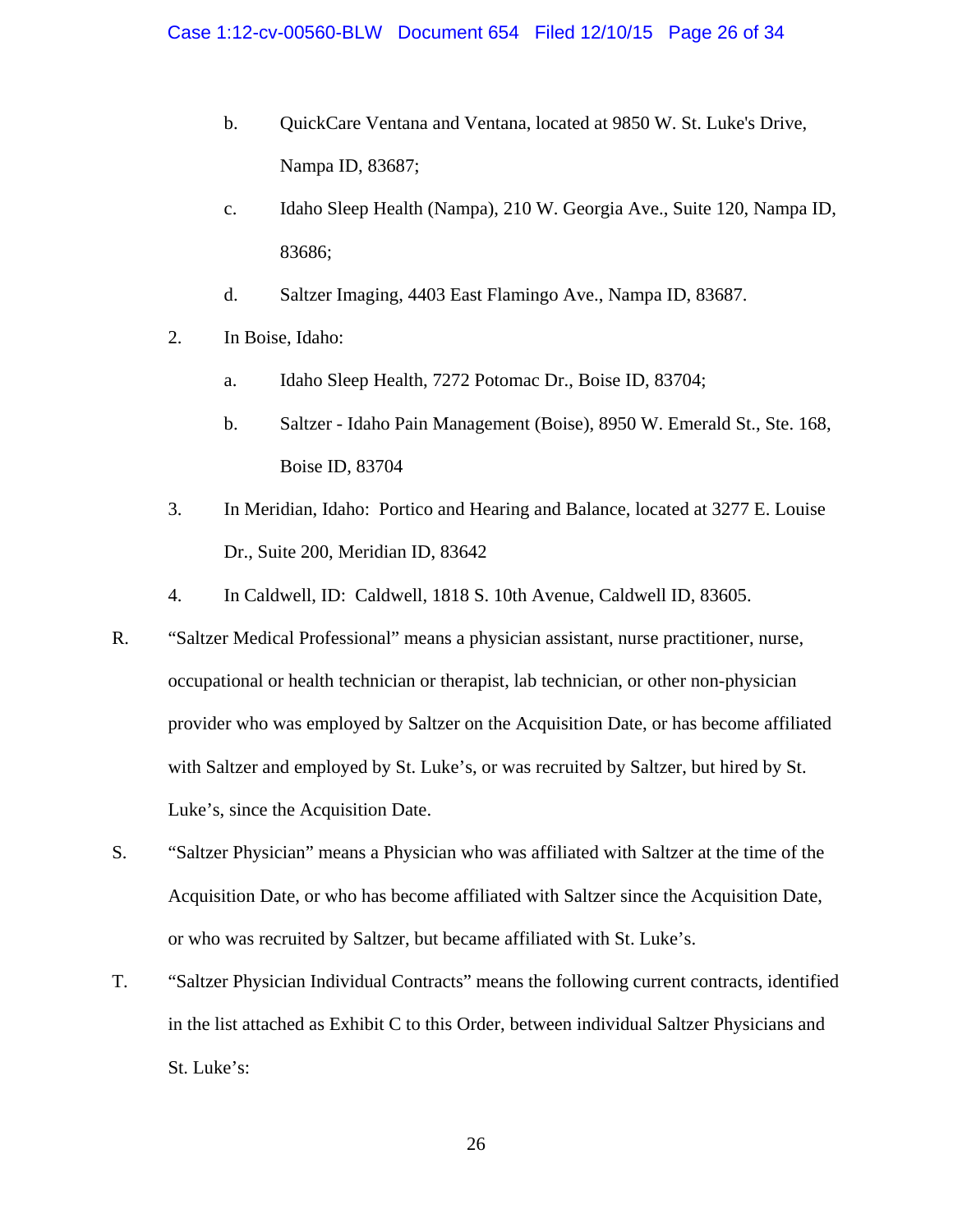- 1. Medical Director agreements for:
	- a. supervision of a nutritional program;
	- b. supervision of an anticoagulation clinic;
	- c. supervision of Saltzer's Quick Care Clinics;
- 2. One (1) Physician contract to provide supervision of Advanced Practice Clinicians in Saltzer's Quick Care Clinics;
- 3. Four (4) Physician contracts to provide medical research services;
- 4. One (1) Physician contract to provide services as a medical review officer to review workplace drug testing results.
- U. "SIHP" means Southern Idaho Health Partners, LLC, a wholly-owned subsidiary of St. Luke's, which holds some of the Saltzer Assets and Business. Southern Idaho Health Partners, LLC, may include assets from the Saltzer Assets and Business and from St. Luke's that are added after the date of this Order.
- V. "Trustee" means the person appointed pursuant to Paragraph II. of this Order as the Divestiture Trustee.

## **V. JURISDICTION**

This Court shall retain jurisdiction of this matter for all purposes and for five (5) years or the full duration of this Order, whichever comes later. SO ORDERED.



DATED: December 10, 2015

\_\_\_\_\_\_\_\_\_\_\_\_\_\_\_\_\_\_\_\_\_\_\_\_\_

inmill **f** Judge United States District Court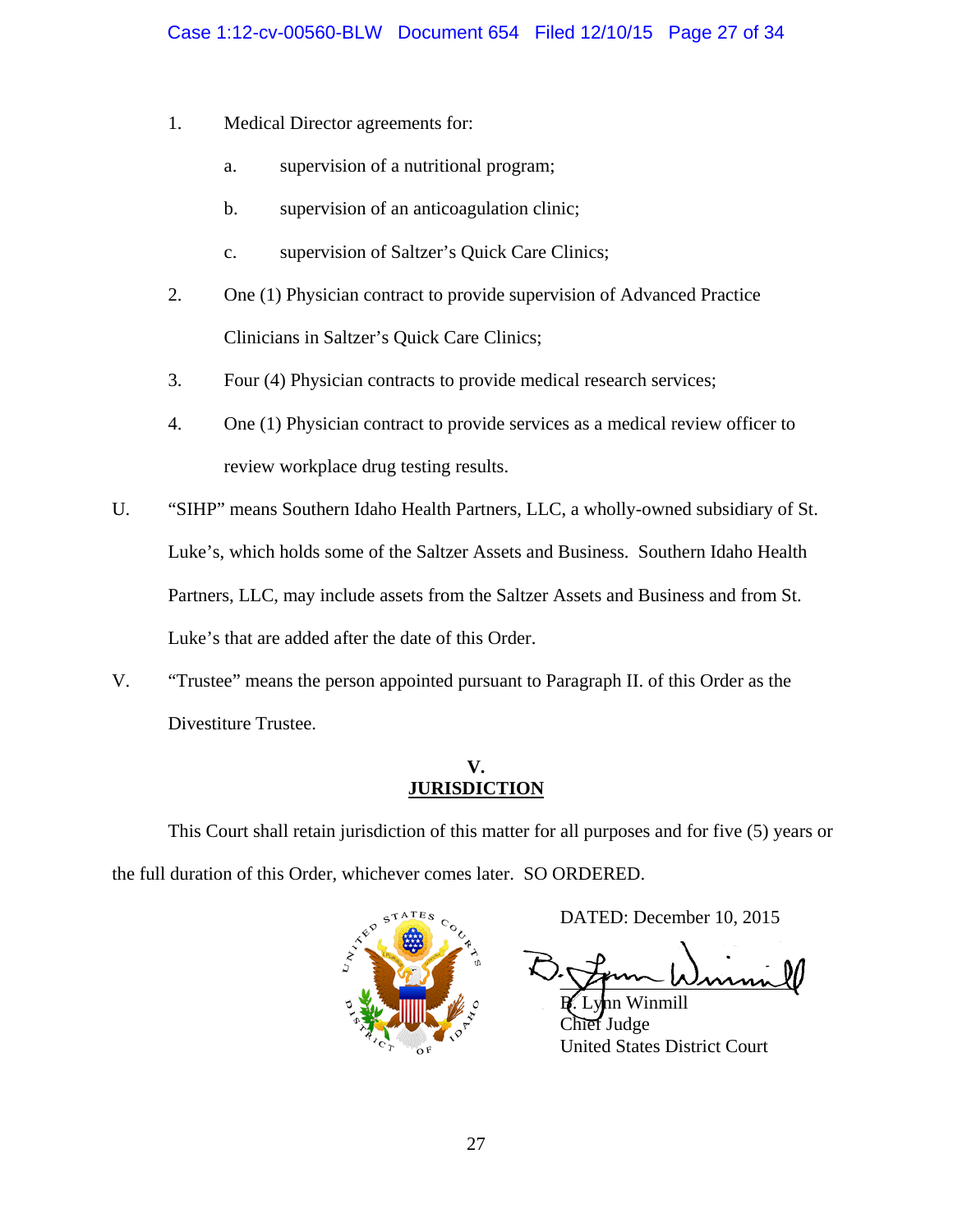# **EXHIBIT A**

# **PARAGRAPH III.A. COMMUNICATION**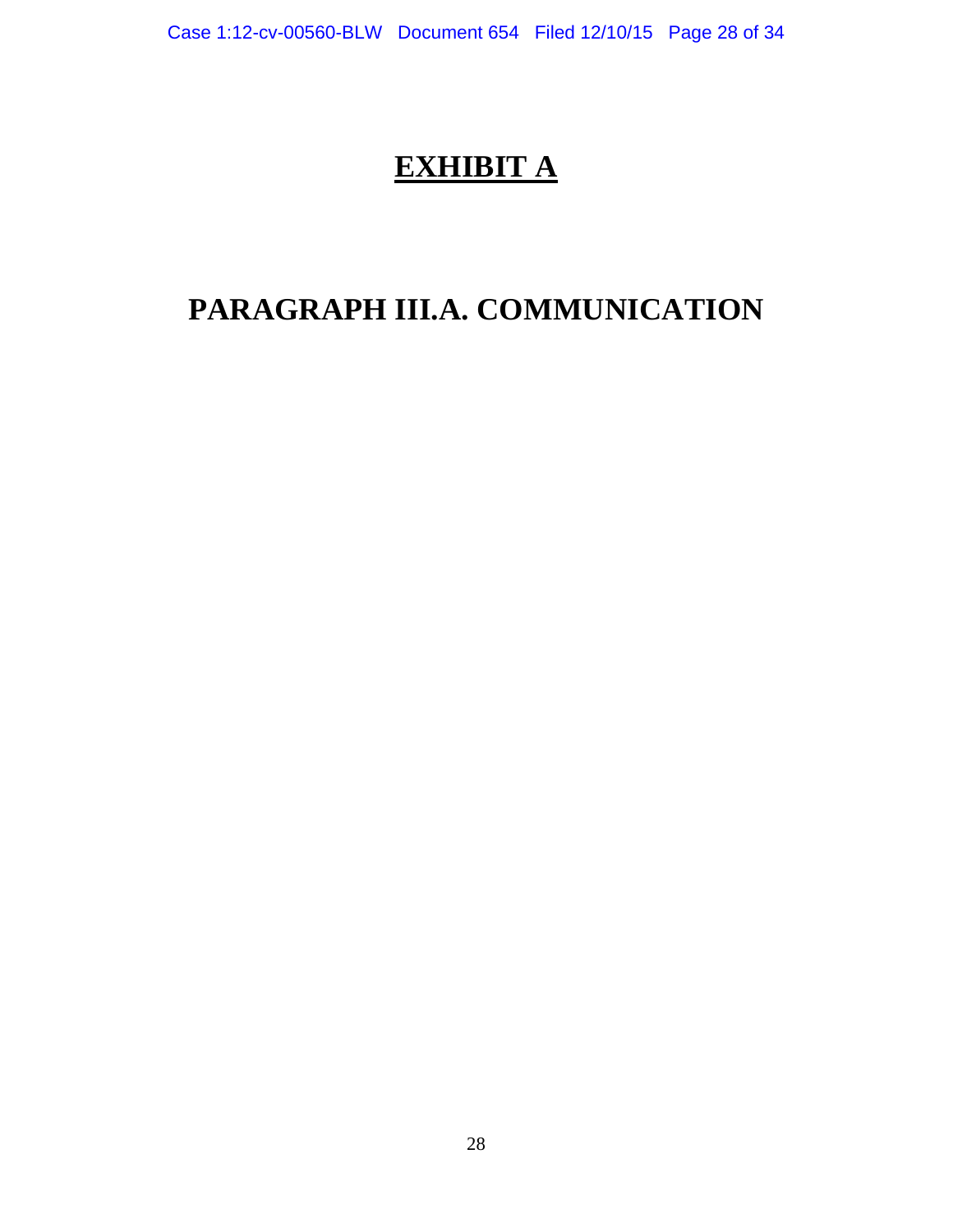## **PARAGRAPH III.A. COMMUNICATION:**

Date

Dear \_\_\_\_\_\_\_\_\_\_\_\_\_\_\_\_\_\_,

I am writing to you, a valued employee, to share some information about how you will be affected by a recent court order in the St. Luke's antitrust litigation. This settlement order was approved by the Federal District Court on \_\_\_\_\_\_\_\_\_\_\_\_and is intended to implement the Court's 2014 judgment that requires St. Luke's to divest Saltzer. It also requires St. Luke's to keep Saltzer as a viable operation until it is divested or spun-off as an independent competitor.

Pursuant to the settlement order, we are notifying you as follows:

- 1. St. Luke's and Saltzer will not take any action to restrict your discussions with and employment or affiliation with a company that may buy Saltzer.
- 2. During the divestiture process, you may meet personally with potential acquirers outside the presence or hearing of any employee, agent, or management of St. Luke's or Saltzer. You may also share your views with the Divestiture Trustee, Mr. James Moloney, or his associates, from Cain Brothers. Mr. Moloney has been engaged to find a buyer for Saltzer, and to negotiate the terms of that transaction. In addition, Mr. Richard Shermer, of R. Shermer & Company, has been appointed the Monitor under the Order, to assure St. Luke's and Saltzer comply with the Court's Order to maintain the Saltzer assets.
- 3. We encourage you to remain with Saltzer if Saltzer is purchased by a third party.
- 4. Everything will stay as it is between St. Luke's and Saltzer until divestiture is complete. You are still required to perform your current duties and responsibilities to maintain your employment. Neither St. Luke's nor Saltzer will make any changes in employment, unless those changes are approved by the Monitor and the Federal Trade Commission and Idaho Attorney General.
- 5. Saltzer is putting its plans to be a primary care focused practice on hold. Any changes will wait until Saltzer is divested.

Although the divestiture process may be somewhat unsettling, we assure you that St. Luke's and Saltzer are committed to supporting all of your needs so that you can continue to provide our patients the excellent care they have come to expect.

If you desire a copy of the settlement order, have questions about the settlement order, or questions about any other issue relating to the divestiture process, please feel free to call or email me. You may also contact the Trustee, Mr. James Moloney, of Cain Brothers, at (415) 962-2961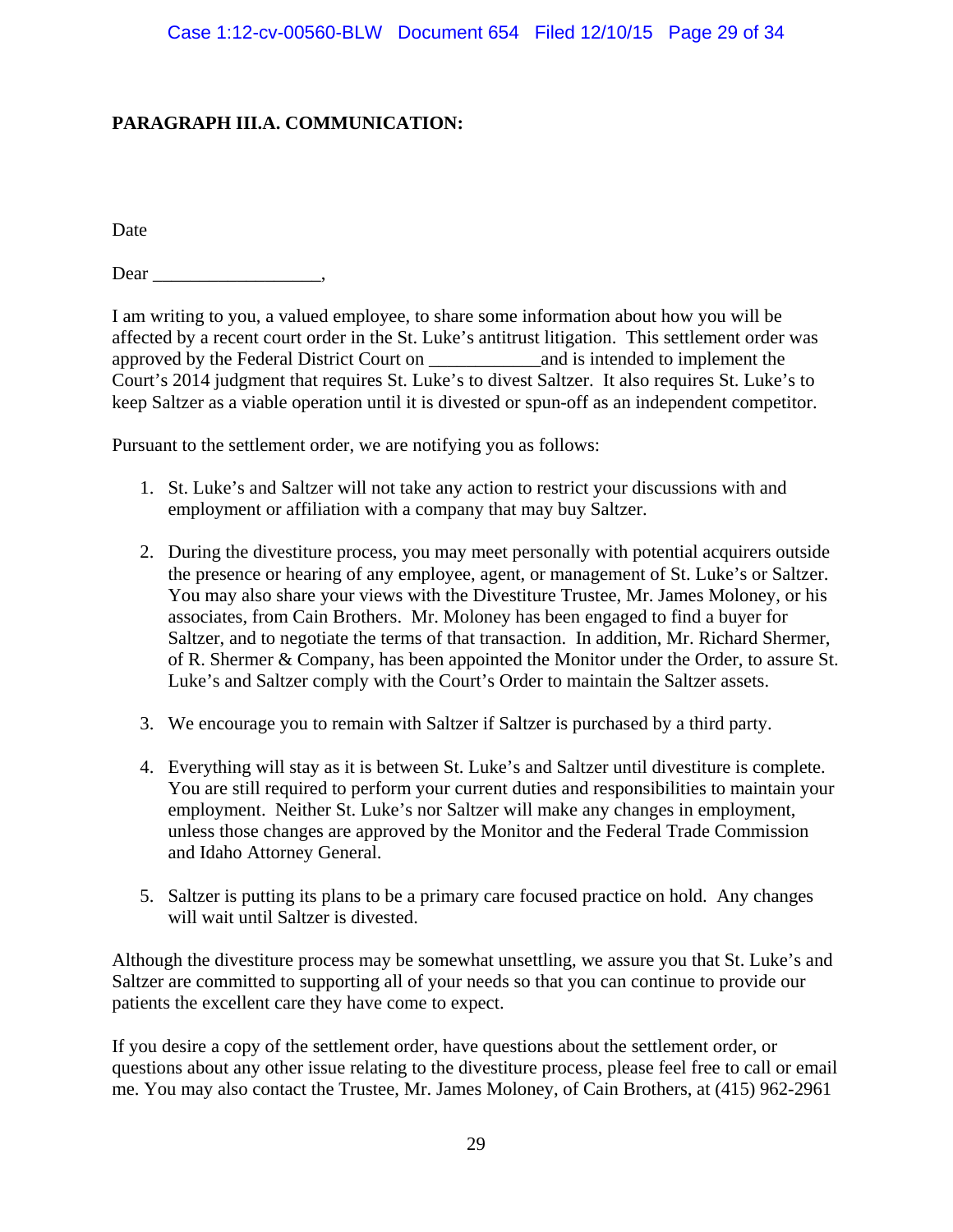or JMoloney@Cainbrothers.com, or the Monitor, Mr. Richard Shermer, of R. Shermer & Company, at (214) 668-0294 or dshermer@rshermer.com.

Sincerely,

Saltzer Representative

\_\_\_\_\_\_\_\_\_\_\_\_\_\_\_\_\_\_\_\_\_\_\_\_\_

St. Luke's Representative

\_\_\_\_\_\_\_\_\_\_\_\_\_\_\_\_\_\_\_\_\_\_\_\_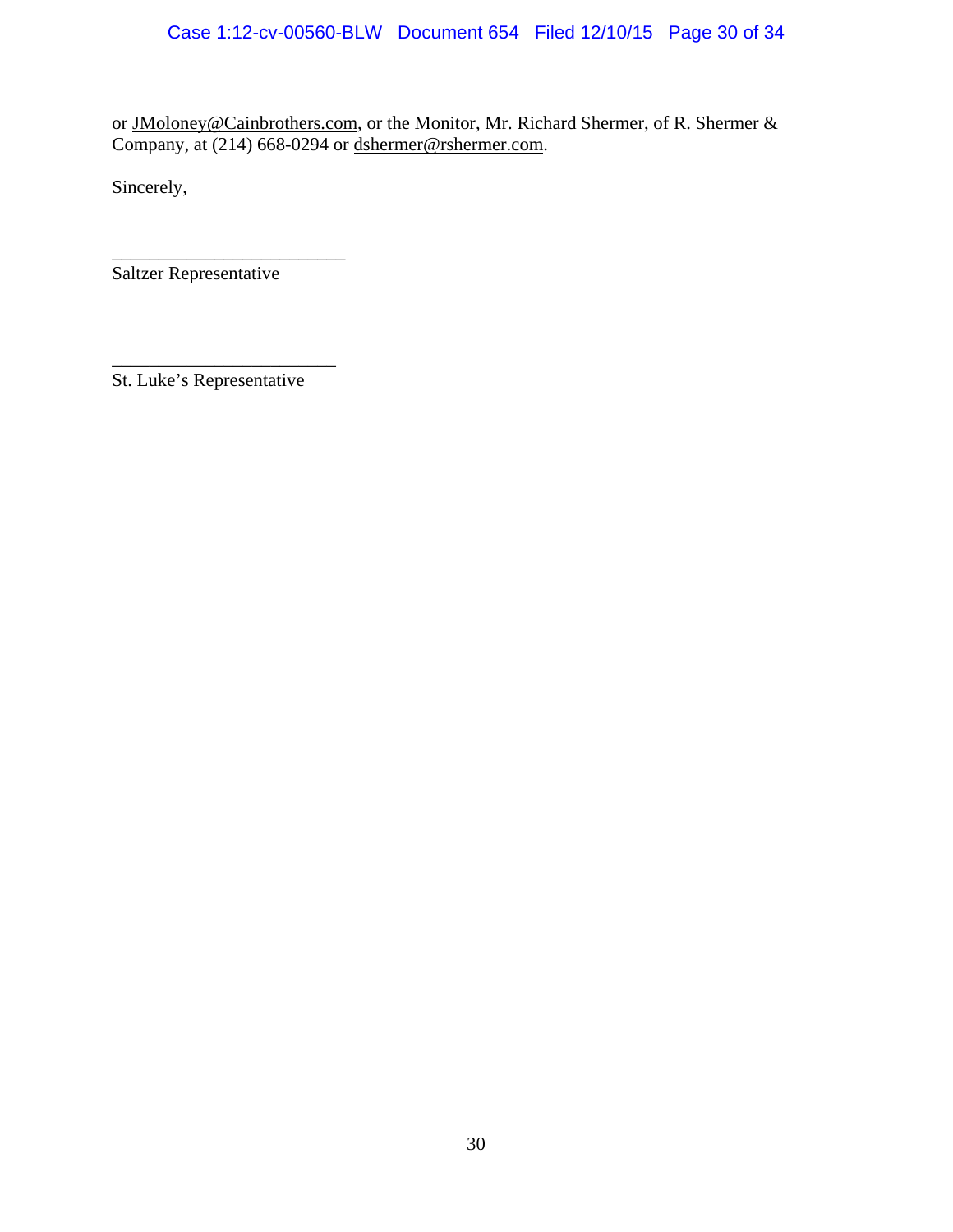# **EXHIBIT B**

# **CURRENT RECRUITMENT AGREEMENTS**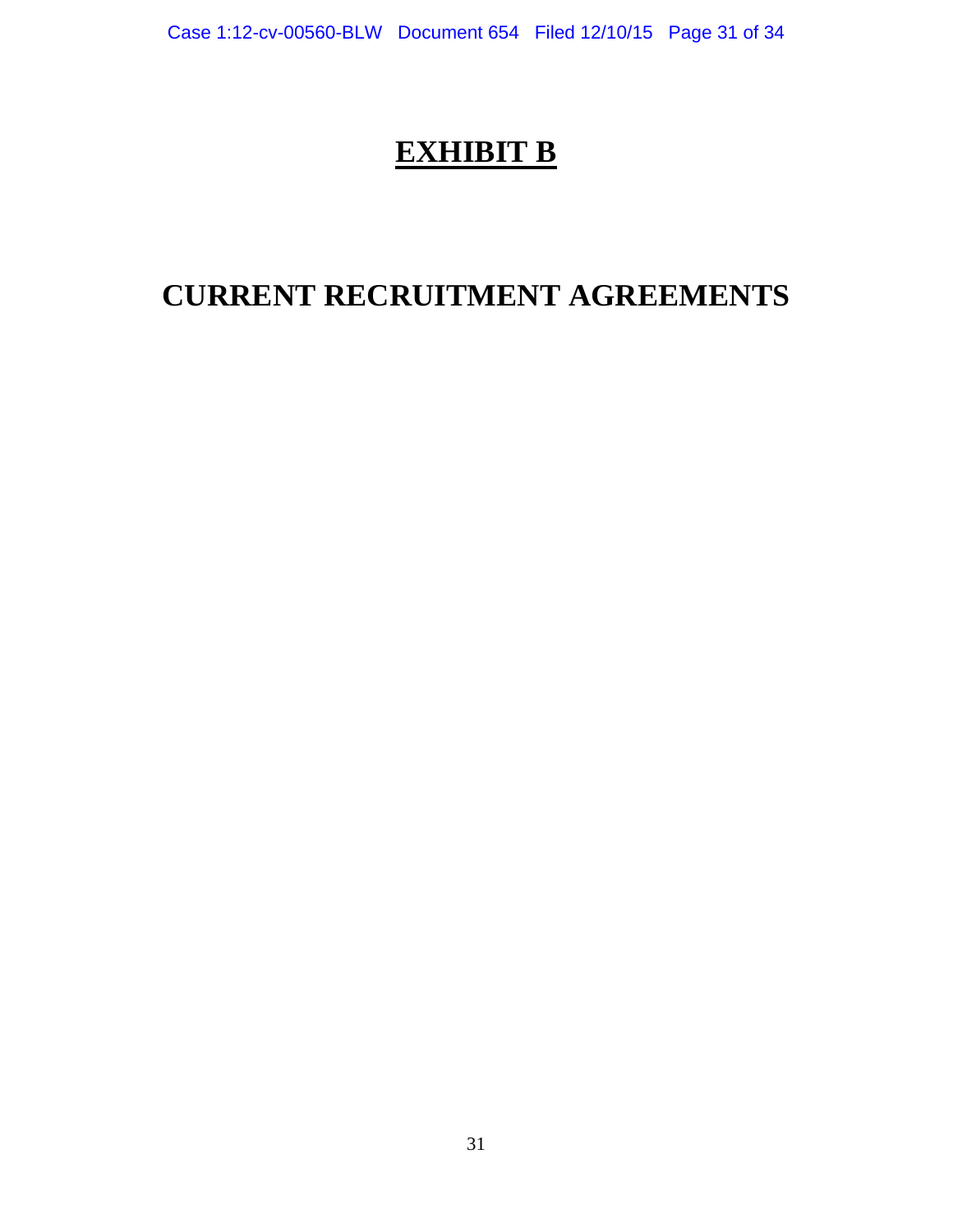## CURRENT RECRUITMENT AGREEMENTS:

1. Recruitment Agreement by and between St. Luke's, Saltzer, and Megan Kasper, M.D., F.C.O.G. (October 1, 2015).

2. Recruitment Agreement by and between St. Luke's, Saltzer, and Joshua Lundberg, M.D. (October 1, 2015).

3. Recruitment Agreement by and between St. Luke's, Saltzer, and Laura Danis, D.O. (October 1, 2015).

4. Recruitment Agreement by and between St. Luke's, Saltzer, and Brian D. Affleck M.D. (August 30, 2013); First Amendment, (December 31, 2013); Second Amendment, (January 1, 2015).

5. Recruitment Agreement by and between St. Luke's, Saltzer, and Andrea Dimichele-Manes, M.D. (May 1, 2014).

6. Recruitment Agreement by and between St. Luke's, Saltzer, and Mari Ann Riley, M.D. (December 1, 2015).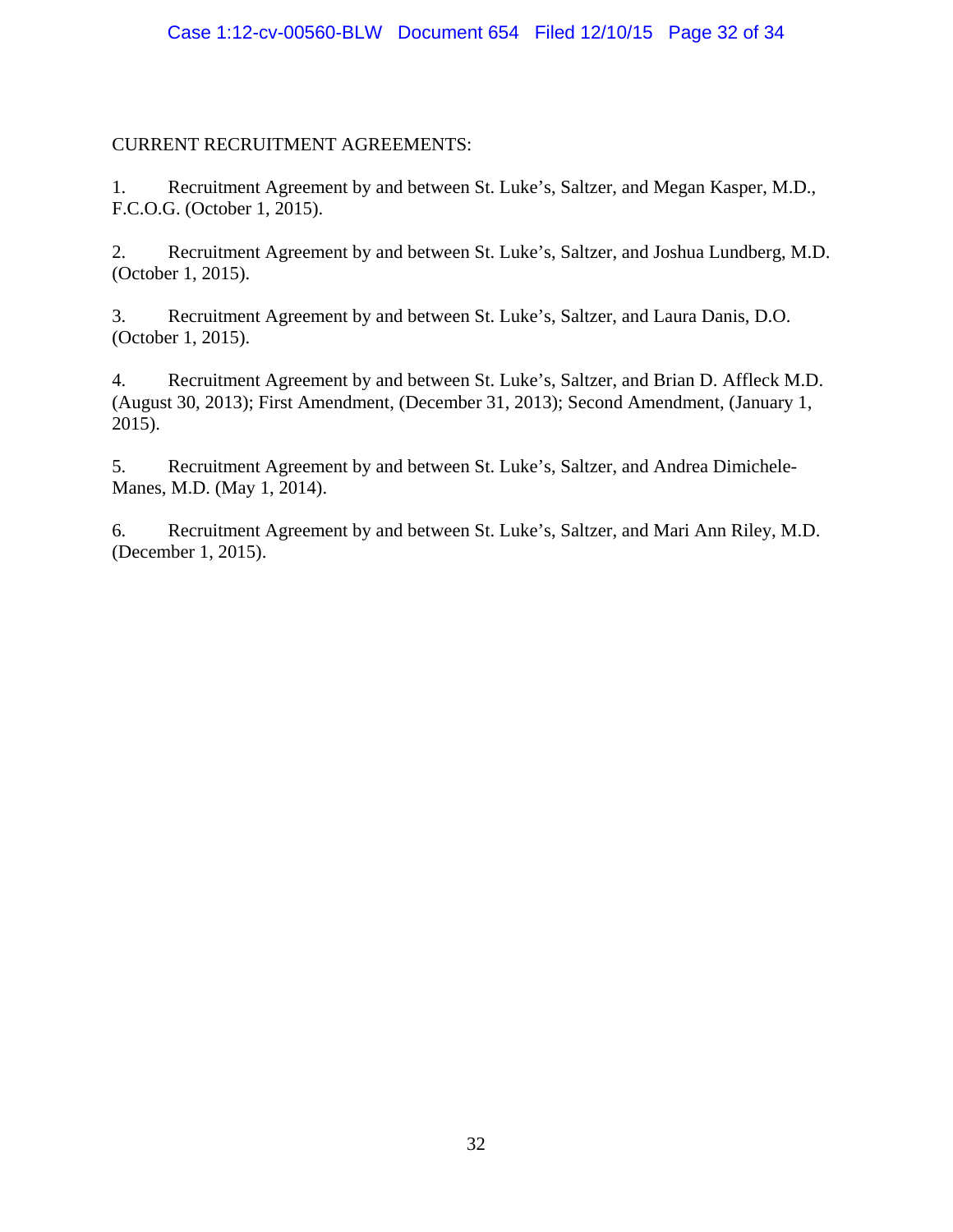# **EXHIBIT C**

# **SALTZER PHYSICIAN INDIVIDUAL CONTRACTS**